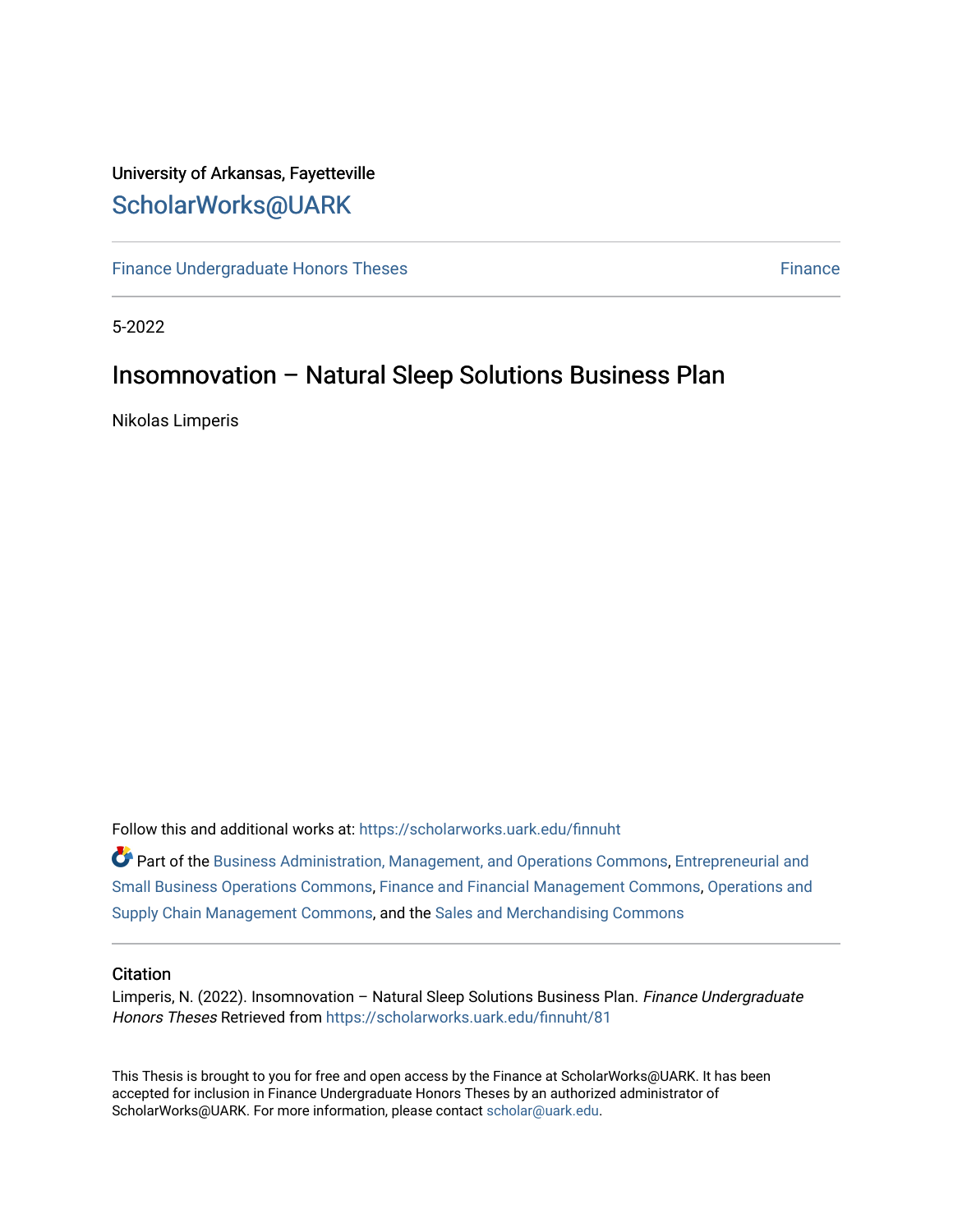## **Insomnovation – Natural Sleep Solutions Business Plan**

**By**

**Nikolas Ren Limperis**

**Advisor: Dr. Cash Acrey**

**An Honors Thesis in partial fulfillment of the requirements for the degree Bachelor of Science in Business Administration (or Bachelor of Science in International Business) in Accounting (your major)**

> **Sam M. Walton College of Business University of Arkansas Fayetteville, Arkansas**

> > **May 14, 2022**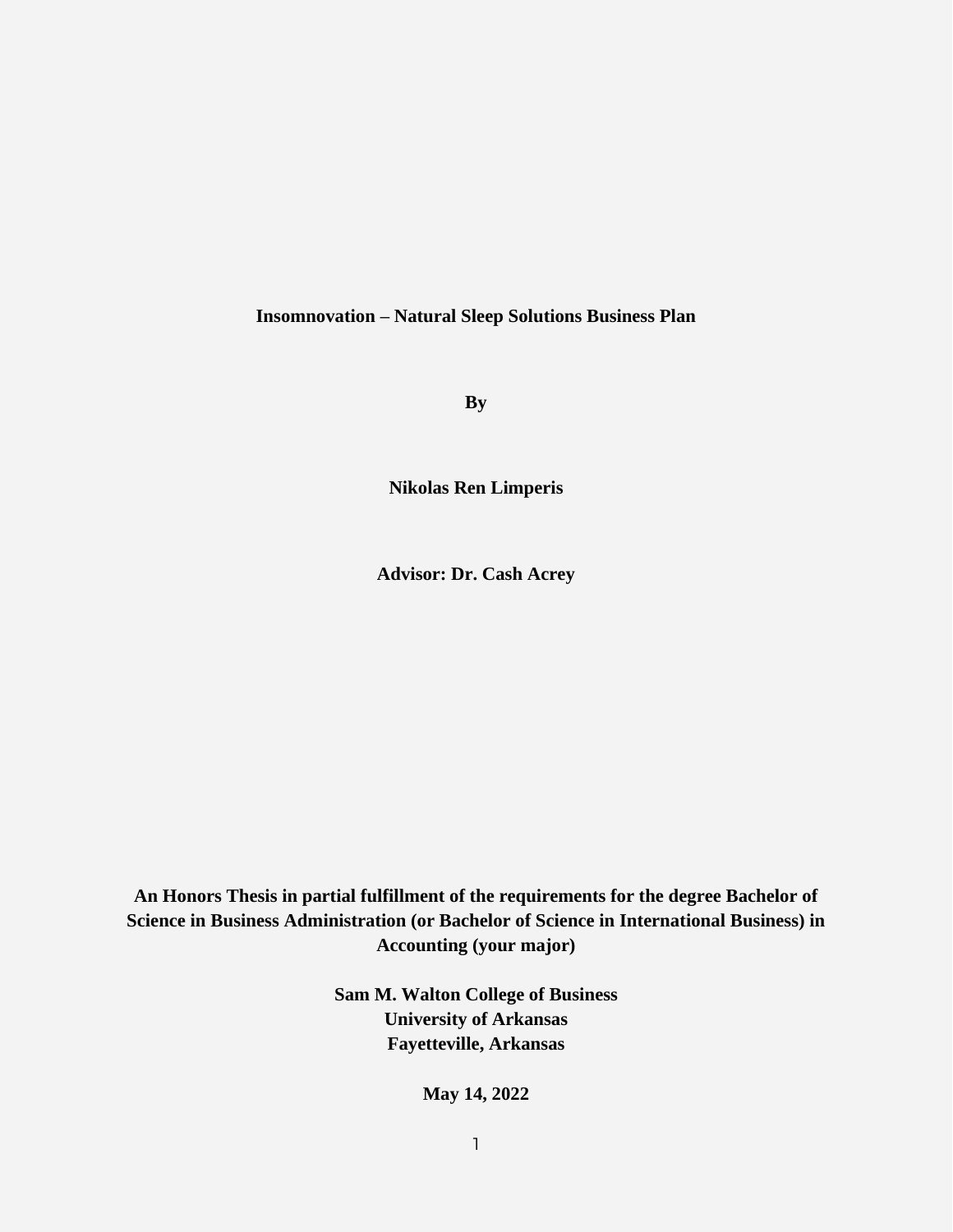

# Insomnovation **Innovations in Insomnia**

**Business Plan 2022 | University of Arkansas, Fayetteville**

Student Team Members Julia Davis, Chief Executive Officer (Team Leader) Nik Limperis, Chief Financial Officer Josh Shackleton, Chief Technology Officer Wesley Smith, Chief Operating Officer Masako Suzuki, Chief Marketing Officer

Faculty Advisor

Justin Urso, Director, McMillon Innovation Studio Sam M. Walton College of Business 100-174 Harmon Ave, Fayetteville, AR 72701 Phone: 479.459.0191 Email: jurso@walton.uark.edu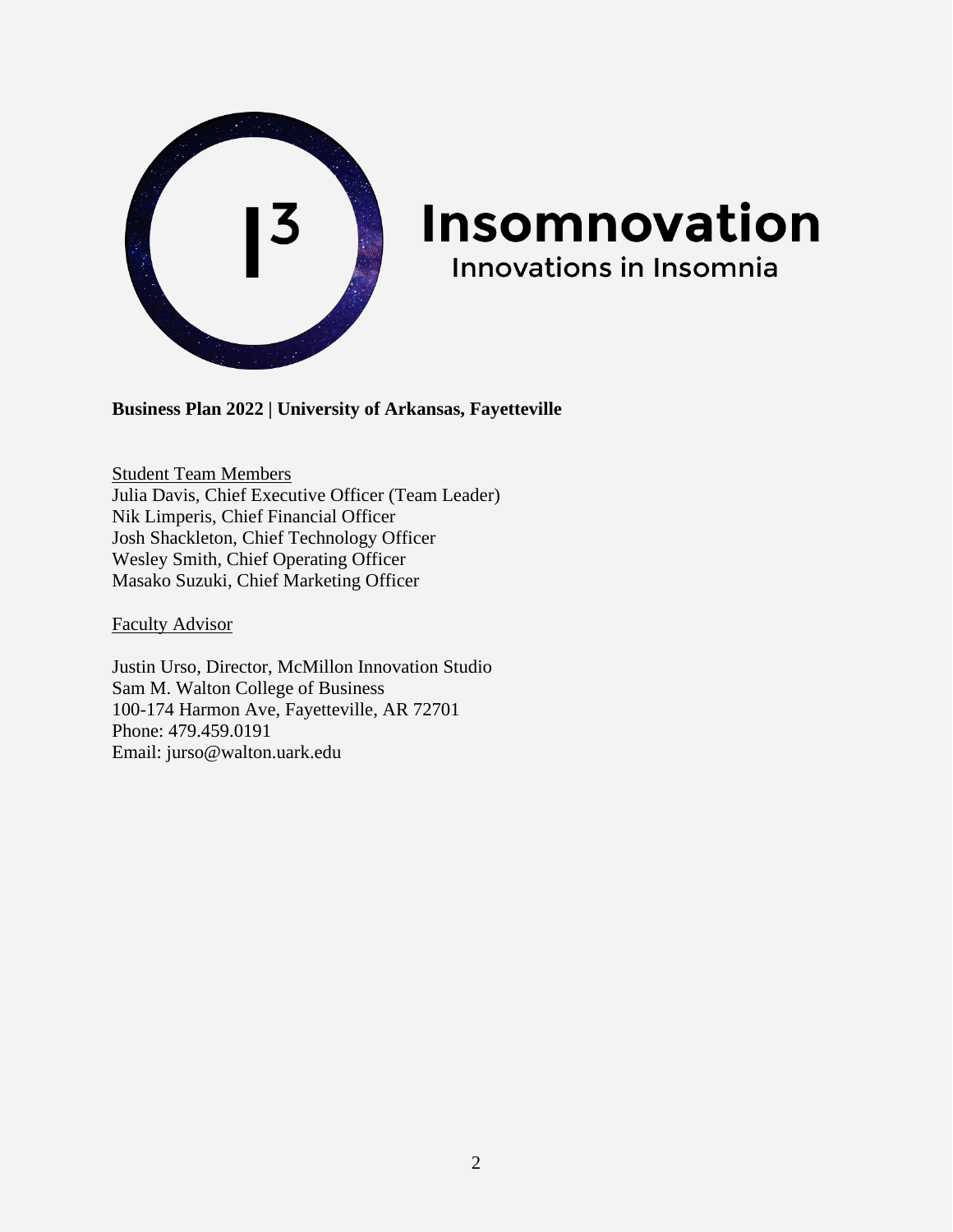# **Table of Contents**

| <b>Executive Summary</b>                              | $\overline{4}$ |
|-------------------------------------------------------|----------------|
| Opportunity                                           | $\overline{4}$ |
| <b>Company Overview</b>                               | $\overline{4}$ |
| Product and Competitive Advantage                     | $\overline{4}$ |
| Market Analysis, Customers, and Go-To-Market Strategy | $\overline{4}$ |
| <b>Management Team</b>                                | 5              |
| Capital Needed & Financial Strategy                   | 5              |
| <b>Solution</b>                                       | 6              |
| <b>Validation of Business Idea and Venture</b>        | 6              |
| <b>Target Market Refinement</b>                       | 6              |
| Validation of Pricing Strategy and Content            | 6              |
| <b>Market Overview and Analysis</b>                   | 8              |
| <b>Market Summary</b>                                 | 8              |
| <b>Competitive Analysis</b>                           | 8              |
| <b>Intellectual Property</b>                          | 8              |
| Go-To-Market Strategy                                 | 9              |
| <b>Operating Strategies</b>                           | 9              |
| <b>Research and Development</b>                       | 9              |
| <b>Current Stage of Development</b>                   | 9              |
| <b>Regulatory Strategy</b>                            | 10             |
| <b>Marketing Plan</b>                                 | 10             |
| <b>Risk Management</b>                                | 11             |
| Product Efficacy                                      | 11             |
| <b>Customer Retention</b>                             | 11             |
| Competition                                           | 11             |
| <b>Management Team &amp; Advisory Board</b>           | 12             |
| <b>Management Team</b>                                | 12             |
| <b>Advisory Board</b>                                 | 12             |
| <b>Financials</b>                                     | 14             |
| Revenue                                               | 14             |
| <b>Exit Strategy</b>                                  | 14             |
| <b>Financial Notes</b>                                | 15             |
| <b>References</b>                                     | 18             |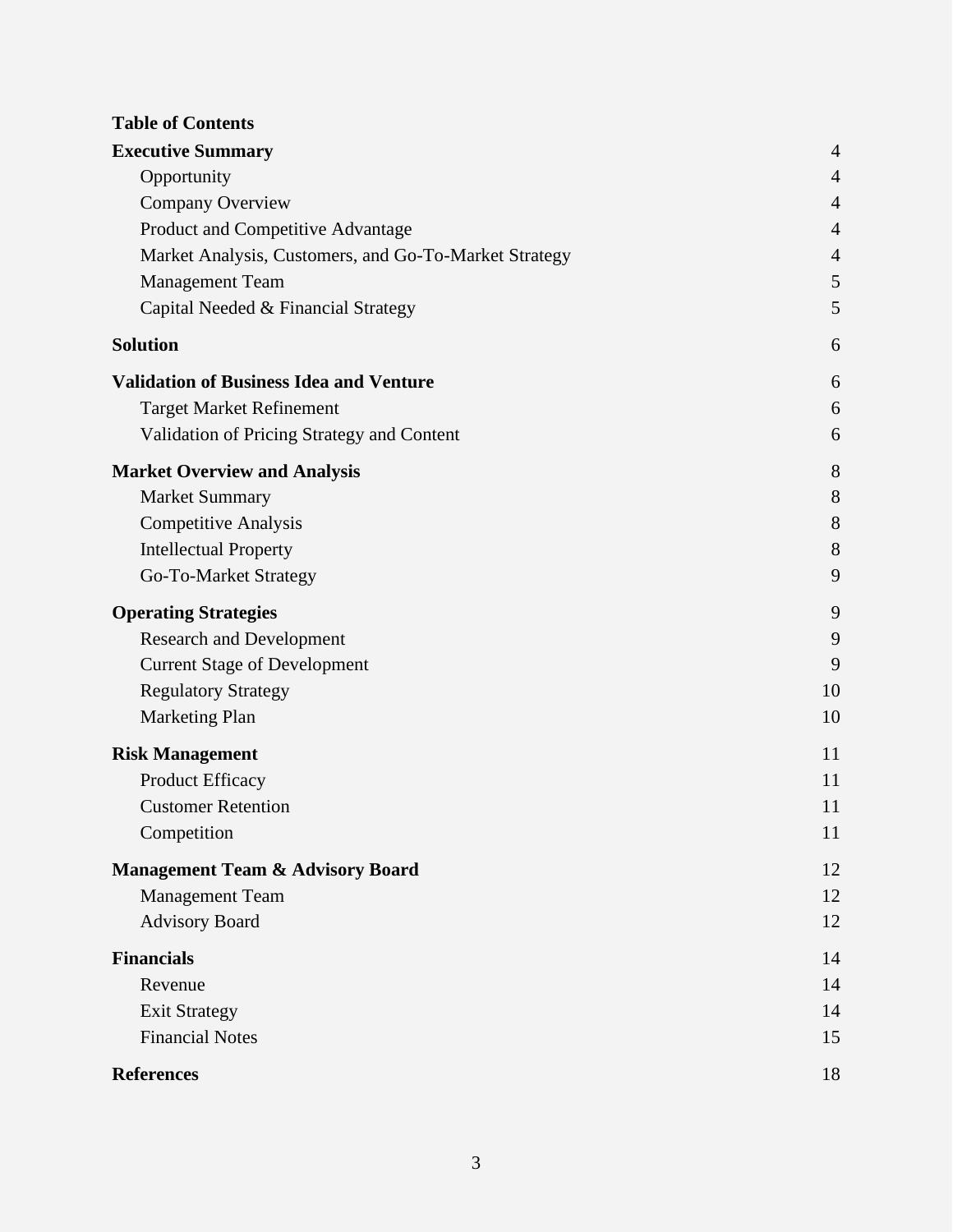#### <span id="page-4-0"></span>**Executive Summary**

#### <span id="page-4-1"></span>**Opportunity**

Across the globe, hundreds of millions of people suffer from insomnia, which can be characterized by three attributes: trouble falling asleep, trouble staying asleep, or trouble waking up. These people are massively affected by the problems they have, disrupting their mood, productivity, and even their happiness. Insomniacs also typically consume a significantly lower amount of 7 key vitamins and minerals - B6, B12, C, D, E, Magnesium, and Gammaaminobutyric acid (GABA) - in comparison to those who sleep normally<sup>1,3,4,5,6,8,9,10</sup>. There are hundreds of readily available solutions on the market, yet over 85% of people suffering don't utilize any solution whatsoever, primarily due to a lack of information about how these solutions work. While solutions range from supplements like melatonin, which artificially meets a need in the body, to high-tech beds and pillows, no solution exists for those who want to naturally address their key deficiencies which contribute to their insomnia.

#### <span id="page-4-2"></span>**Company Overview**

Insomnovation is a sleep company focused on providing information and access to sleep solutions for insomniacs and others suffering from sleep problems across the United States. The Sleep Box, our flagship product, provides an all-encompassing biomedical test for the 7 key vitamin deficiencies that are correlated with insomnia as well as a monthly subscription box to provide the vitamins to address those very deficiencies. Users will utilize the resources found on our website to learn about all solutions available, even those not in their local markets, and become familiar with the opportunities they have to fix their sleep. We will create a community of informed sleepers and continue to grow our company so we can work towards putting the sleep epidemic to rest.

#### <span id="page-4-3"></span>**Product and Competitive Advantage**

Insomnovation is partnering with UAMS to create the first all-encompassing biomedical test to scientifically identify customers' vitamin deficiencies that are linked to their insomnia. Alongside this partnership and test, Insomnovation will provide a simple subscription box that provides them both a methodology to scientifically identify their deficiencies, as well as the vitamins to address those deficiencies.

#### <span id="page-4-4"></span>**Market Analysis, Customers, and Go-To-Market Strategy**

Our findings show that approximately 70 million Americans have chronic sleep issues $^{11}$ , of which 9 million spend an average of \$55 a month on sleep supplements. This leaves 61 million Americans either not satisfied with current products or with a lack of information on how to solve their problems. Furthermore, 55% of individuals surveyed on our prototype have shown interest in purchasing the product, leading us to conclude that 33.55 million Americans would be willing to use our product. As America increases its focus on health and wellness, the investment received by sleep-tech startups is projected to double in 2022. In 2020 \$488M was invested in sleep-focused startups versus \$800M in 2021<sup>13</sup>. Expenditure on sleep products has also increased 5.1% in the past 5 years, equivalent to \$18.6 billion.

Currently, we are working to add additional content to our website to further build a reputation for our business. As we must wait for the comprehensive blood test to be completed, we will partner with EverlyWell<sup>14</sup>, a popular blood testing company with hundreds of available tests on the market, to provide temporary tests for subsets of vitamins (i.e., one for vitamins C, D, and E). Alongside these tests, we expect to be purchasing the first batch of vitamins in April to create the first iteration of The Sleep Box to sell to our established user base in July.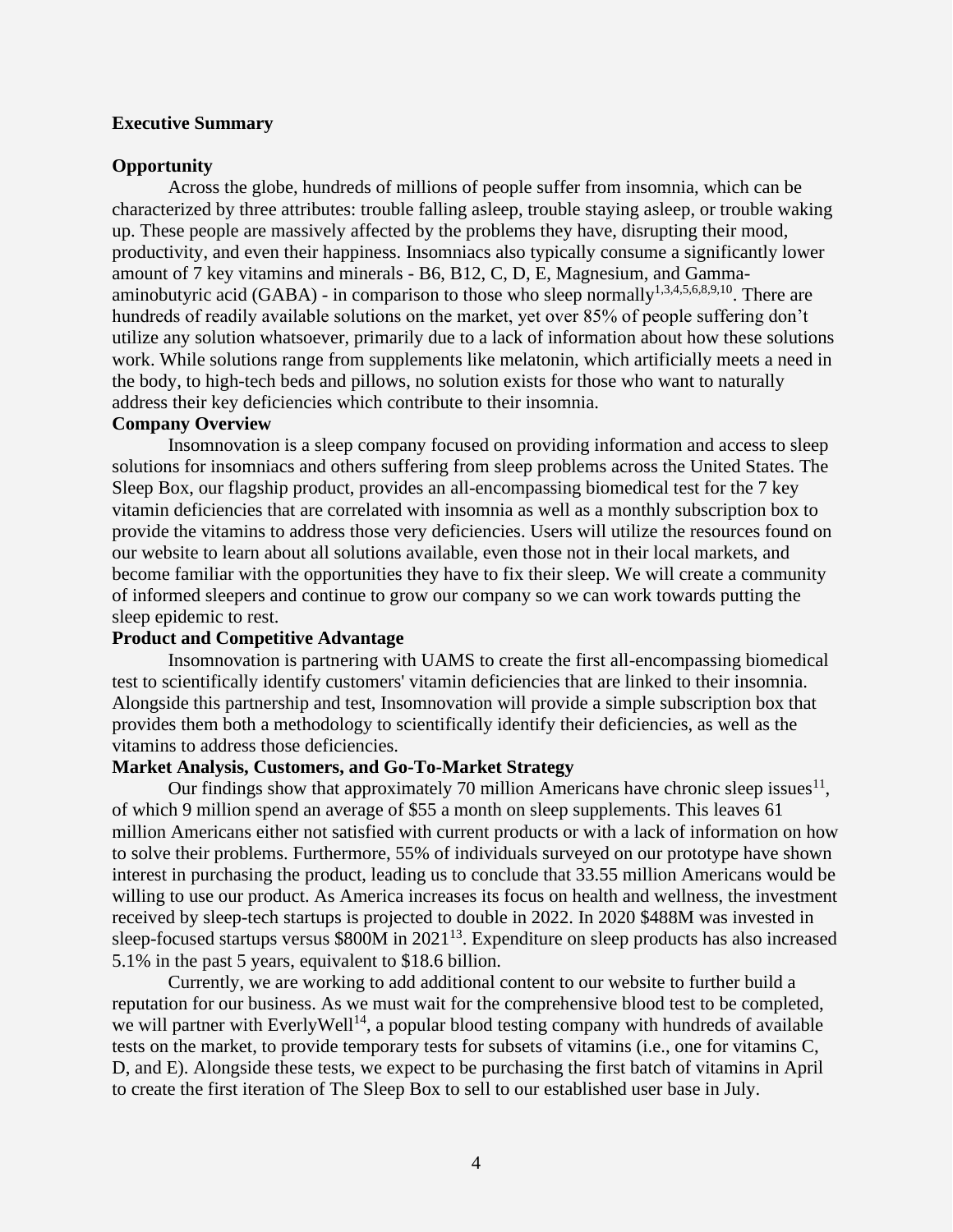#### <span id="page-5-0"></span>**Management Team**

Julia Davis, the CEO, has created multiple startups and is an experienced innovator with multiple current patents pending. Nik Limperis, CFO, has 5 years of sales experience and is a current CFA level 1 candidate. Josh Shackleton, CTO, has over 8 years of web development experience and has created multiple professional websites. Wesley Smith, COO, has 3 years of experience both in sales and professional networking. Finally, Masako Suzuki, CMO, is a recent graduate of the U of A with a BS in Marketing, with over 3 years of related experience, and is the current e-Commerce Brand Growth Manager at CoreTrex LLC.

#### <span id="page-5-1"></span>**Capital Needed & Financial Strategy**

We are initially seeking an angel investment of \$150,000 to build partnerships with Packlane, a custom packaging manufacturer for the physical box, marketing our product, and beginning research and development. Within the next 2 months, we will submit a project proposal to the National Science Foundation (NSF), immediately followed by a 6-month phase of writing our proposal for a SBIR grant. Phase 1 of SBIR funding is for 12-month long proofof-concept trials, and we will be awarded \$250,000 for this purpose, which will allow us to conduct initial prototyping of the blood test. Phase 2 will award \$750,000 over the course of the following 2 years for finalizing development and meeting regulatory requirements for our blood test. Insomnovation aims to have an approximate market valuation at \$44.3 million by 2026, with a goal of being acquired by a large-scale vitamin or wellness company such as Nestle through their Garden of Life supplement line or Pharmavite, an Otsuka Pharmaceuticals subsidiary which produces the Nature Made vitamin line.

## **Problem and Opportunity**

Every night, over 70 million Americans struggle with chronic sleep issues<sup>11</sup>, and over 33% of Americans report having trouble sleeping. Among these struggling Americans, the leading sleep disorder is insomnia – difficulty falling asleep, staying asleep, or waking  $up^{15}$ . Most people who struggle with insomnia turn to sleep aids such as melatonin or Ambien<sup>16</sup>, products designed to either artificially subdue a deficiency in the body or sedate the brain to sleep. However, a large percentage of these people stop using these supplements due to negative side-effects after using them such as nausea and dizziness, which may contribute to an increased difficult of sleep<sup>17,18</sup>, or the loss of efficacy after a prolonged period. Melatonin, the most common supplement for sleep issues, has a problem: it's non-standardized, which means that each pill can differ in size from each other pill even in the same container<sup>18</sup>. This means people cannot be sure that they are getting the amount they need to have a good sleep guaranteed each night. Products such as these on the market today attempt to cover up sleep problems instead of getting to the root of someone's sleep issues.

Some companies do provide vitamin treatments instead of supplements. For those companies, such as  $Care/Of^{20}$  or  $Proper<sup>21</sup>$ , there is a focus on holistic wellness through an extremely large and diverse inventory of vitamins and minerals, rather than a specific focus on sleep with diagnostic testing and a specialized inventory of the core vitamins whose deficiencies contribute to insomnia. No centralized sleep solution exists for those searching for a true remedy for their sleep issues.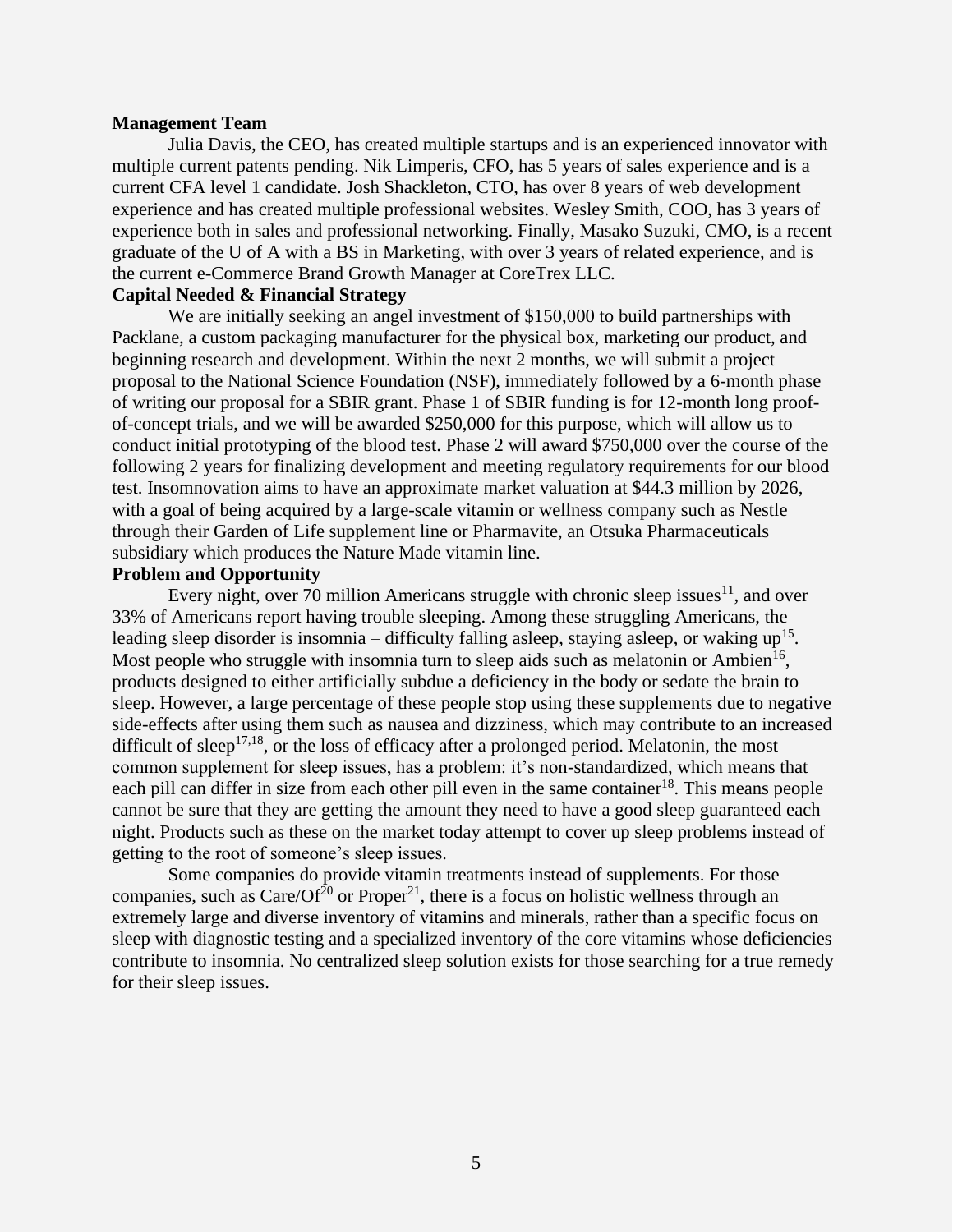#### **Solution**

<span id="page-6-0"></span>The Sleep Box by Insomnovation is one of the first sleep subscription boxes in the market focused on treating deficiencies in the 7 key vitamins and minerals that are linked to insomnia1,3,4,5,6,8,9,10. We will use our blood test to scientifically identify each customers' core deficiencies and provide the solutions through a monthly subscription box that holds the exact vitamins in the dosages they require. As part of our retention plan, customers will be given a new diagnostic test every six months to reevaluate their deficiencies and ensure our solution is properly addressing them. Premium add-ons such as Gamma-



aminobutyric Acid (GABA) chocolate, a Japanese sleep remedy, and caffeine sensitivity tests will be included to add a sense of surprise and excitement in each box so customers will be more inclined to rely on us to get them the sleep they need.

Those premium add-ons, which include regional solutions like valerian root, are intended to further entice customers to utilize our box rather than just our blood test. With the intention of providing new, unique solutions from around the world, we could create more confusion by adding more options for our customers, further oversaturating the market. To avoid this, we are creating articles on our website to better inform consumers of the benefits of each product, and plan to host a bi-weekly podcast where we interview sleep experts on various sleep-related topics, with Q&A. We will utilize our patented blood test, superior products, and information provided on our website to become the center of assistance for those suffering from insomnia. **Validation of Business Idea and Venture**

# <span id="page-6-2"></span><span id="page-6-1"></span>**Target Market Refinement**

Originally, we aimed to target women 18 through 45 with our product. With further testing using advertisements, messaging, and our website, we found that over 70% of the 6,000 website users were females 55+. They were much more receptive to our messaging, with an average cost-per-click of our ad being near 8 cents, compared to the nearly 20 cents for all other age groups.

Originally, while these women came to our website often, the bounce rate on our site was peaking over 90%. By adding informative content in the form of blog posts and better information on our products, our bounce rate dropped to 65% in 4 days. Thus, we identified our customers as primarily females aged 55+ and changed our primary focus from attempting to sell our products to create an information base which we will use to sell products in the future. We plan on continuing refining our brand image and marketing to better reach our target market, using data from Facebook Pixel and Google Analytics to statistically evaluate our attempts, and reach a statistically significant sample size of 10,000 users before the end of April.

# <span id="page-6-3"></span>**Validation of Pricing Strategy and Content**

We conducted over 50 customer discovery interviews, alongside multiple concept, prototype, and pricing surveys to find the right price, product, and market fit. We found that 62% of customers were willing to spend \$50 per month on a monthly recurring subscription box, with that increasing to 75% if the box only contained vitamins (in lieu of supplements such as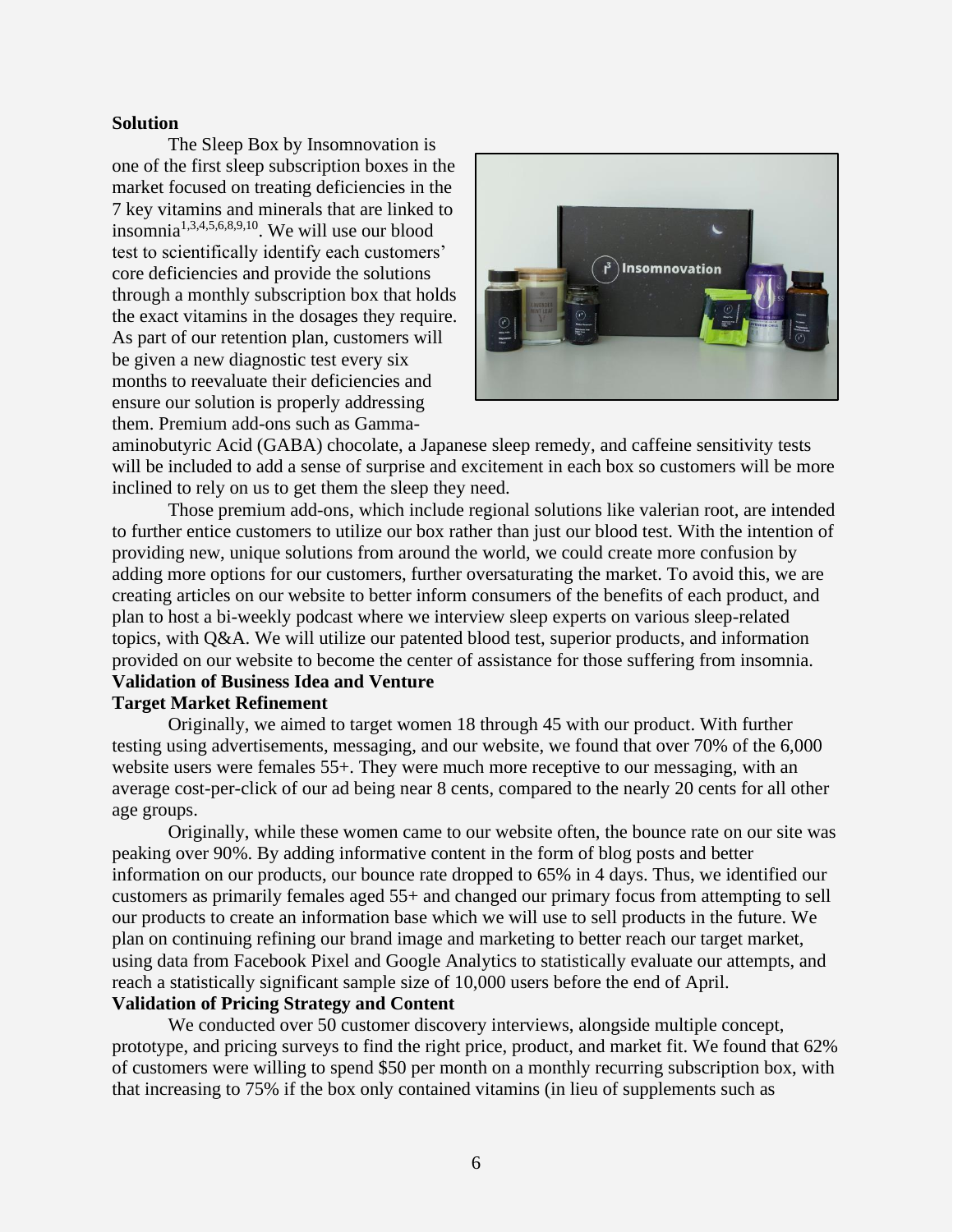melatonin). 70% of customers prefer a blood test to a survey because surveys do not get to their personal issues, instead generalizing their issues into a "one-size-fits-all" package not guaranteed to help them. Purchase interest for our product increased further by 15% when our product contained a blood test.



Despite having such a large percentage of survey respondents likely purchasing our product, there were trends in those who weren't interested. Many of those reports that their problems stem from a lack of information or trust in our vitamin solution. Because of this, we understood our primary focus would be to both scientifically research our vitamin solution and provide educational opportunities for our solutions so users would have a reason and a way to understand our solutions. In doing so, we can further broaden our reach on the market and help more people get their best sleep.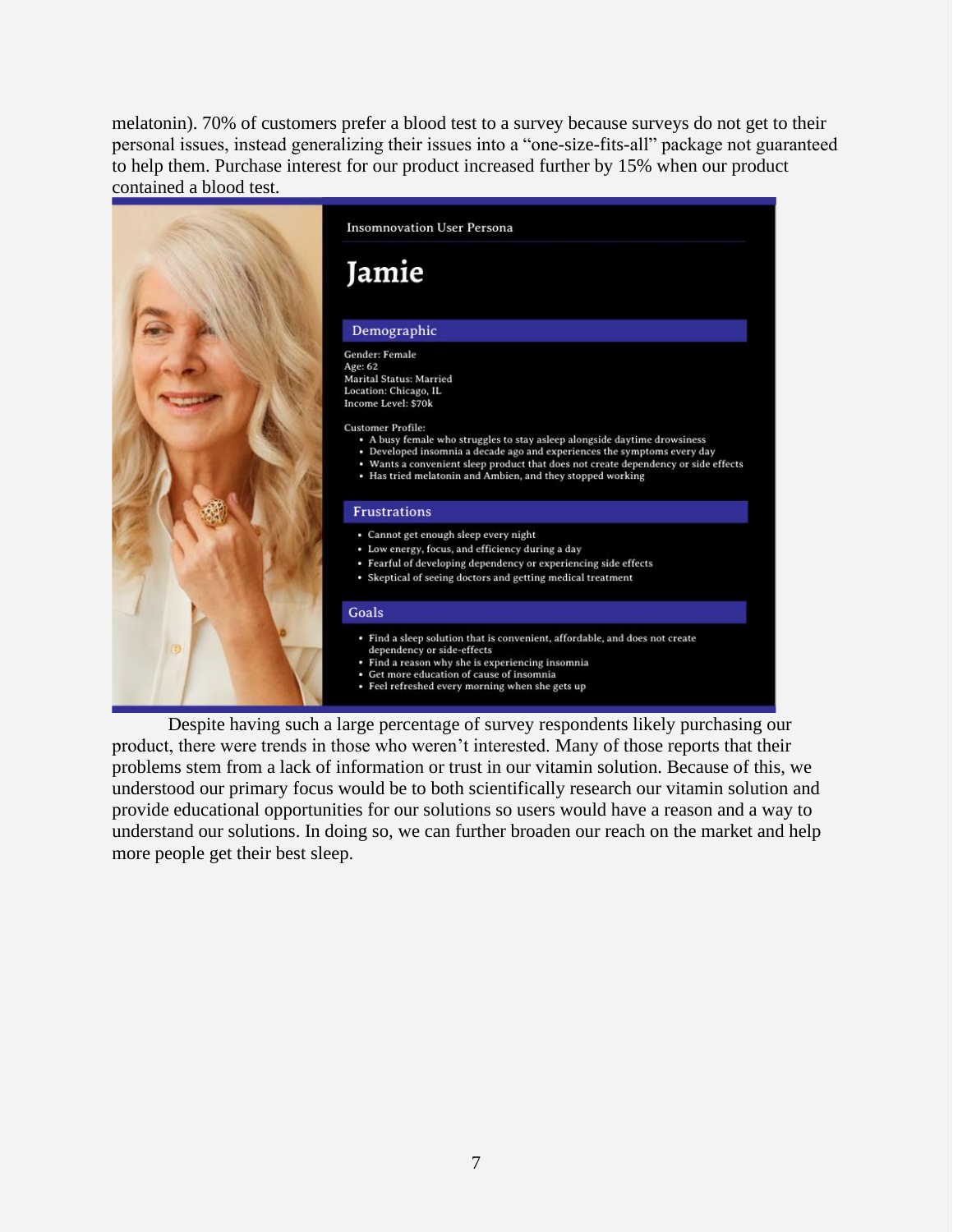# <span id="page-8-0"></span>**Market Overview and Analysis Market Summary**

The sleep market within the United States sees an expenditure of \$79 billion annually on sleep solutions, with \$6 billion dedicated towards sleep issue diagnosis and supplements (SDS). Globally, people spend \$439 billion on any sleep-related problems, with \$33 billion of that

specifically for SDS, 7.5% of the market. Initially, we will target the US market, which is 18% of the global market, or \$79 billion, and applying the same 7.5% globally spent on SDS we have found that the US market size for SDS is \$5.94 billion.

Taking the 9 million individuals in America who currently spend money on sleep diagnosis and supplementation and the current market, we have found the average monthly amount spent on



sleep solutions to be \$55 per month or \$660 per year. When applying this to the 61 million Americans not currently spending money on sleep solutions but reporting having problems sleeping, we reach a total addressable market of \$40.2 billion yearly.

#### <span id="page-8-1"></span>**Competitive Analysis**

Primarily, Insomnovation has two direct competitors: Care/Of and Proper. Both companies ship their products to your door, but they differ greatly in their contents. Care/Of specifically ships personalized vitamins to your door using a comprehensive survey to identify what problems one may have but doesn't focus on sleep and aims to address all health issues generally. Proper, on the other hand, uses supplements such as Ashwagandha and Kava and ships the products to your door, but doesn't directly address the issues that lead to insomnia directly; instead, they attempt to ease the symptoms. Insomnovation, in comparison, uses the biomedical test to diagnose vitamin deficiencies, with a primary focus on sleep so that customers receive the best treatment to help treat insomnia while providing an all-natural solution shipped right to your door.

#### <span id="page-8-2"></span>**Intellectual Property**

Insomnovation will create a patented blood test through a partnership with the key biomedical scientists and researchers at UAMS. We plan on partnering with Elisabet Børsheim, Ph.D, a professor in the pediatric department at UAMS. She has research in pediatric nutrition with specific focus on suboptimal nutrition in metabolic disorders. While the University requires all research under it be owned by the university and licensed out, we are working on a deal in which we are the only authorized body to use this test. We plan to partner with an experienced phlebotomist in the future to lead our research. Our blood test will be akin to other tests such as the Lets Get Checked Essential Vitamin Test, an at-home finger prick test that can detect precise levels of a small group of vitamins.

For filing our patent, we will hire Meredith Lowry at Wright Lindsay Jennings LLP, an experienced patent attorney with hundreds of successful patent filings. We plan on filing our provisional patent in 4 to 6 months, once we can concretely define the complexities of our test. Once the provisional patent is filed, we will have 12 months to apply for a US Utility Patent, alongside patents in other countries through the Patent Cooperation Treaty, which takes around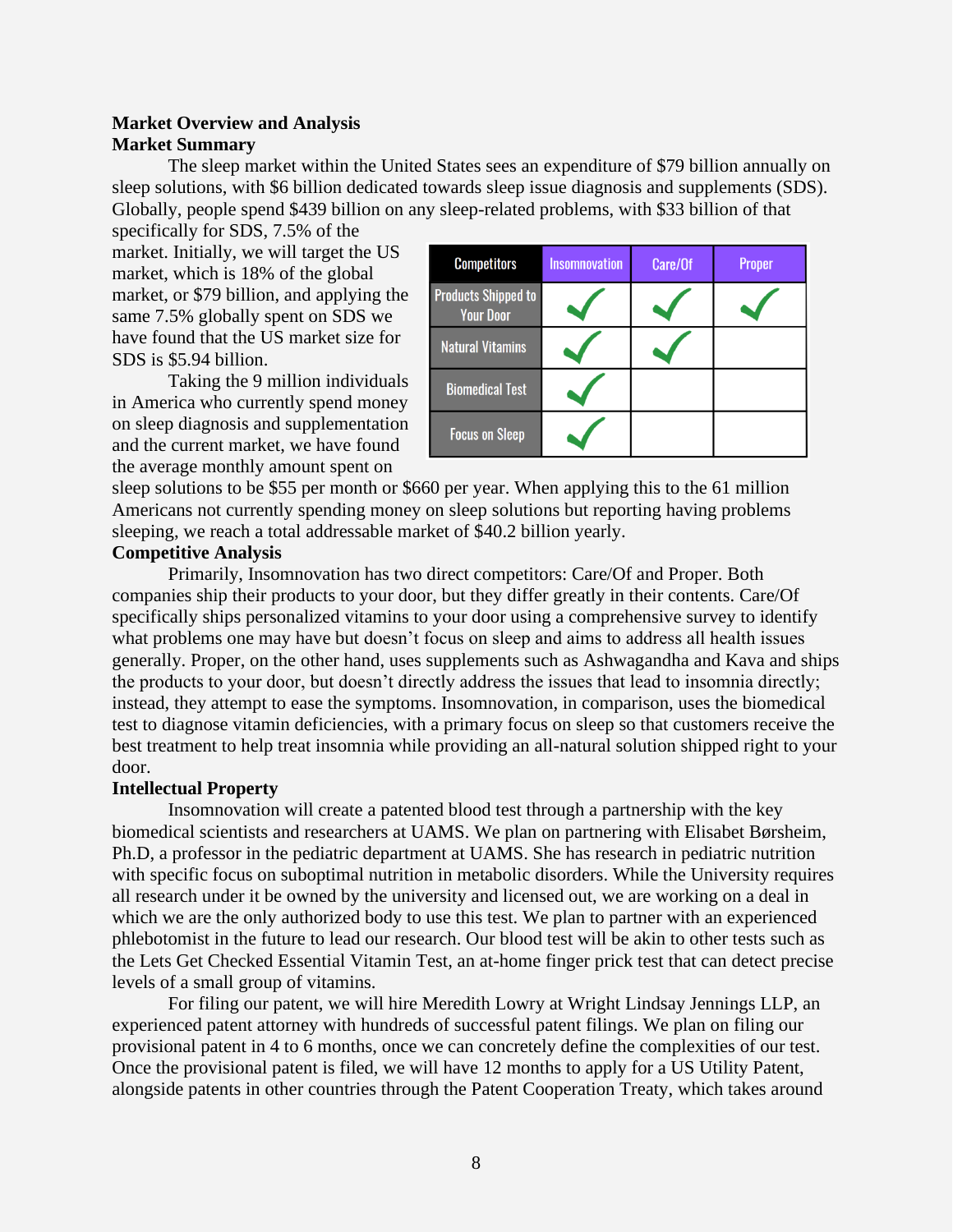18 months to be reviewed and accepted. In all, we are looking at around 3 years from original provisional patent filing to our patented blood test.

#### <span id="page-9-0"></span>**Go-To-Market Strategy**

We have begun by creating advertisements to our website, which will have both our products and informational articles about the solutions we provide. With our market identified as primarily women 55+, we have begun using Facebook groups, such as one for mothers of U of A students, to begin spreading the word to our potential early adopters. We have also already started establishing thought leadership through developing a sleep podcast, where verified sleep experts will join us to talk and answer questions about sleep issues. After establishing this trusting base, we will begin refining the marketing of our product for people of all ages while continuing to provide information for our customers, so they will know Insomnovation is where they will come to get answers for their sleep questions.

The US Sleep market contributes 18% of the global expenditure on sleep solutions, the highest of any individual country. On average, Americans spend \$55 per month on sleep solutions. To better refine our insight into the price of our product, we surveyed over 500 people, and found that a majority of respondents, 65%, were willing to spend \$55 per month on sleep solutions. At this price per box, we retain a 65% profit margin, which allows us to focus on research and development for new tools, as well as marketing for existing solutions.

Through our participation in the EMPOWER Accelerator, we have made contacts with those in assisted living care centers, the population of which often are affected by the very issues we aim to address. The customer acquisition cost for this method would be virtually nothing, as we can easily utilize connections between these centers to reach more customers. Because of this, we are planning on targeting these centers as another stage of early adopters for our box. This provides an opportunity to further develop and refine the contents of our box to better reach our target market.

#### <span id="page-9-1"></span>**Operating Strategies**

#### <span id="page-9-2"></span>**Research and Development**

Insomnovation's R&D team consists of Ms. Rinalda Proko, and scientists at the University of Arkansas for Medical Sciences (UAMS) to develop the desired blood test for all 7 key vitamins related to insomnia, with the additional ability to determine the exact level of each vitamin in the body. We are working specifically with Ms. Proko to write a three-page project proposal to the NSF, a prerequisite for obtaining SBIR funding. We plan on completing the development of the blood test in the next 36 months, which we will fund by an angel investment from Startup Junkie, the Safe Agreement through the Arkansas I-Fund, and an SBIR grant. After completing the blood test, we will undergo clinical trials to prove the efficacy and accuracy of the test, after which we will seek FDA authorization to officially use our blood test. We also will begin filing our provisional patent for our blood test in the coming months to prepare for the later stages of development.

#### <span id="page-9-3"></span>**Current Stage of Development**

Currently, we are in the midst of forming partnerships to take our R&D to the next level, into direct development and clinical trials. Until that is completed, we will utilize a partnership with EverlyWell, a popular blood-testing company with a massive inventory of blood tests. By initially using a survey to narrow down their deficiencies, we can still use already-made blood tests for subsets of vitamins (such as a test for vitamins B12, C, and D) to further confirm or deny their key inadequacies and provide a unique value to the product before the comprehensive test is finished.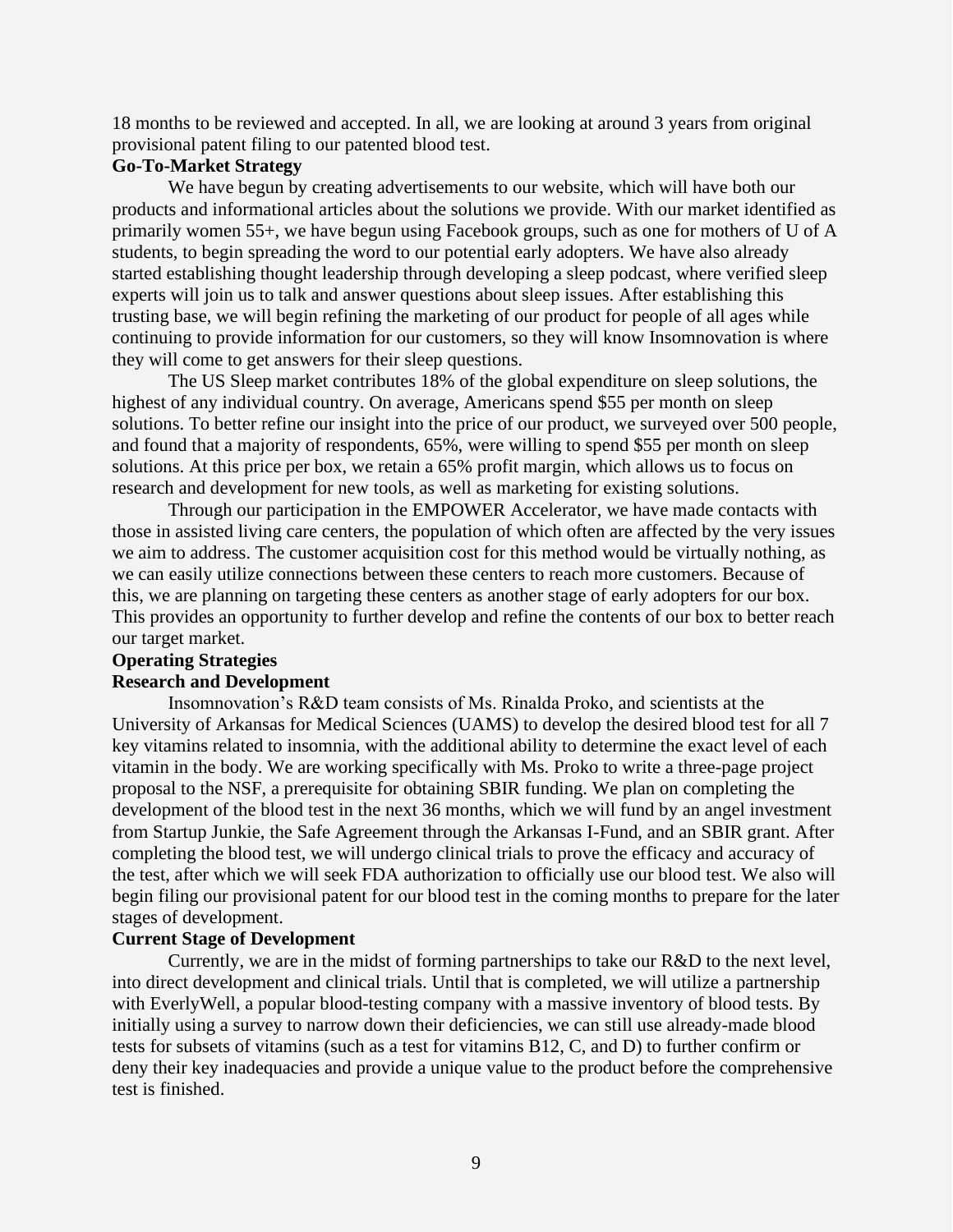We have recently been accepted into the EMPOWER Accelerator, powered by Startup Junkie and the Science Venture Studio. This provides us with five industry mentors, with experience in industry, commercialization, and technology. These mentors have already begun to assist us in reaching our early adopters and preparing our proposals for funding.

# <span id="page-10-0"></span>**Regulatory Strategy**

As vitamins are not regulated by the FDA, we do not need to worry about regulation for those. However, we will require FDA approval on the blood test, and other

Scientific biomedical test for key vitamins; natural sleep solution; information base of sleep solutions and benefits

**1st Tier: Function Marketing** 

Secured sleep, all-natural solution, scientific diagnosis, nonaddictive on supplements

**2nd Tier: Relationship Marketing** 

Sleek, modern design: simply your best sleep; first patented biomedical test for sleep

**3rd Tier: Innovation Marketing** 

regulatory approvals such as HIPAA for taking people's blood, privacy disclosure, and cyber security for storing customers' private information. We will partner with Wright Lindsey & Jennings LLP law firm and one of their privacy attorneys who specialize in HIPPA. Once we navigate through the legal seas and achieve HIPPA compliance, we can begin selling our full product.

# <span id="page-10-1"></span>**Marketing Plan**

Given that a major proportion of the population who have sleep problems don't use sleep solutions, our primary focus is providing education on how vitamin deficiencies are connected to poor sleep quality. By creating a podcast and informational articles on our website, we will better educate our customer base about the solutions they are missing out on and provide them with opportunities to try those same solutions.

We have utilized the three-tiered marketing strategy based on Dr. Clayton Alderfer's Existence, Relationship, Growth (ERG) Theory. The first tier, function marketing, is about describing to users how your product solves a need or fits a niche in the market; we provide the first blood test for key vitamins linked to sleep, a focus on a natural solution, and provides an information base for the various sleep solutions. Next, relationship marketing, or how we explain what customers should feel when using our product. By providing scientific methods of addressing their sleep, they should feel secure in their ability to get the rest they need, and feel comfortable not relying on artificial, addicting products. Finally, the third tier, or innovation marketing, where the user is explained how the product distinguishes itself from its competition. Our sleek, modern design represents the simple desire of getting good sleep, and our simple focus on getting you there. Once patented, we will also strongly advertise our blood test as a key factor in securing good sleep each night.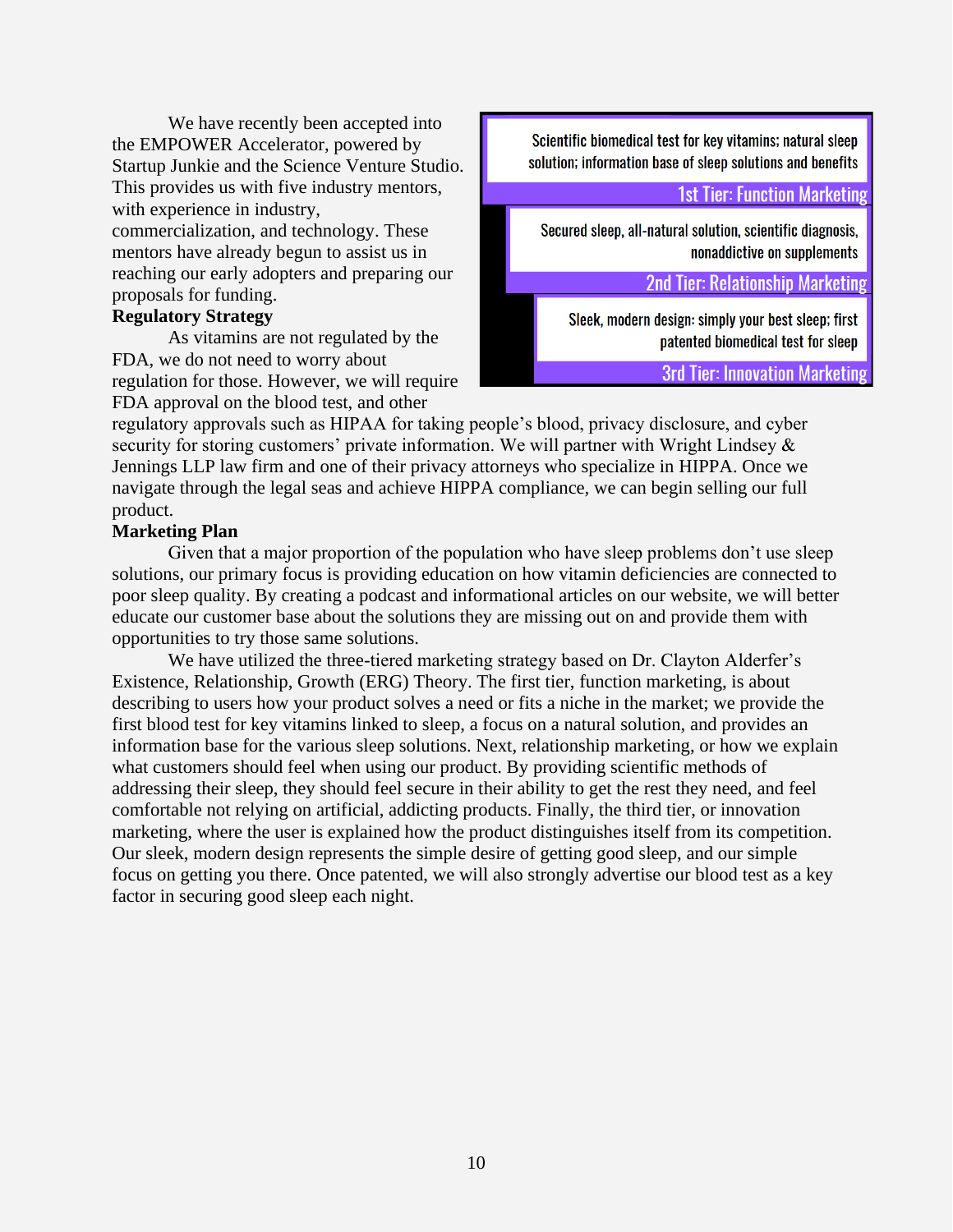#### <span id="page-11-0"></span>**Risk Management**

Insomnovation faces many challenges to become successful in the saturated sleep market, and we must face these challenges head-on to overcome any barriers preventing our success.

| Name of Risk              | <b>Explanation</b>                       | <b>Risk Level</b> | <b>Impact Level</b> |
|---------------------------|------------------------------------------|-------------------|---------------------|
| <b>Product Efficacy</b>   | <b>Efficacy of Vitamin solution</b>      | High              | High                |
| <b>Customer Retention</b> | Subscription length                      | High              | High                |
| <b>Accuracy of Test</b>   | Margin of error / strength of blood test | High              | High                |
| Competition               | Other sleep solutions                    | Medium            | High                |
| Vitamin Dosage            | Overdosing / correct dosages             | Medium            | Medium              |

# <span id="page-11-1"></span>**Product Efficacy**

Vitamins are a popular yet unproven solution to many medical issues. Despite seeming like obvious answers, research in this area is limited. Fundamentally, vitamins are not regulated by the FDA, which means that while we don't face any regulatory issues in getting our product to market, we will eventually have to build credibility and trust about our vitamin solution. We have begun to do so by implementing thought leadership in the form of our podcast and informative articles on our website and will further investigate the topic through SBIR-funded research.

# <span id="page-11-2"></span>**Customer Retention**

Our unique value proposition is primarily the biomedical test for the key vitamin deficiencies linked to insomnia. A customer may see that once getting the test, our other products become obsolete, especially with the readily available vitamin stock in stores worldwide. However, customers will be aware of the recurrence of deficiencies through our website and will be required to purchase a test anyways after a couple of months to re-check their deficiencies. If a customer is interested in our test, they will be financially motivated to purchase a subscription over simply a blood test.

# **Accuracy of Test**

By relying on a biomedical test to identify deficiencies in our customers' bodies, we also rely on the test to be accurate and consistent for those same customers. Our partnership with UAMS will add credibility to our test, and further R&D will eliminate any worries one may have about us.

# <span id="page-11-3"></span>**Competition**

With all ventures comes competition. Without addressing other solutions that customers will compare us to, we cannot gauge our reputation and progress. We uniquely provide the biomedical test for deficiencies, which allows us and us alone to provide a scientific method of identifying customers' issues, unlike that of our competitors.

# **Vitamin Dosage**

Vitamins and their dosages are unregulated by the FDA, which means the only body keeping vitamin dosages in check would be ourselves. We don't want to have a customer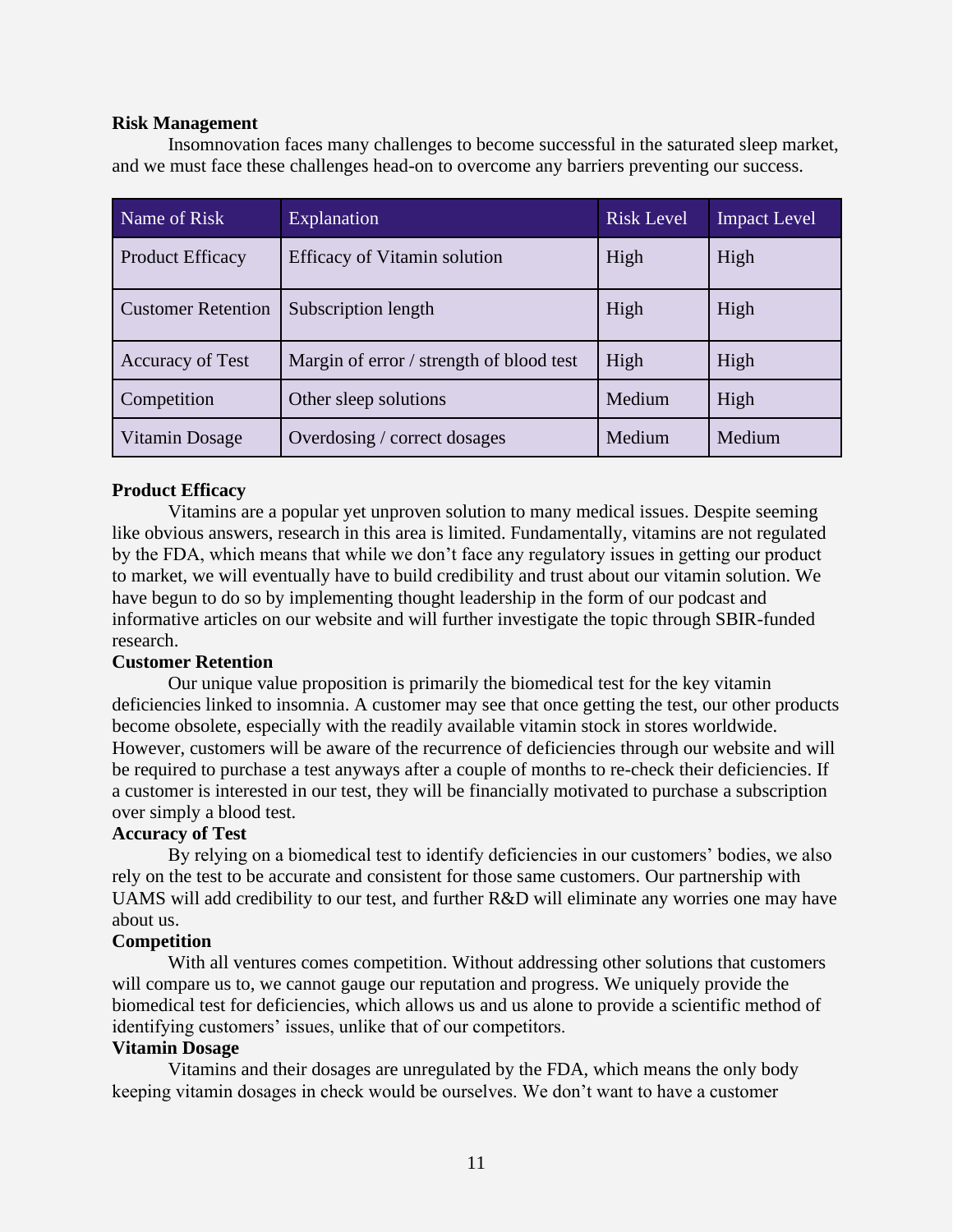overdose on vitamins, but we want them to have appropriate dosages to address their deficiencies. We plan on utilizing Good Manufacturing Processes to ensure our vitamins are safe for our customers.

# <span id="page-12-0"></span>**Management Team & Advisory Board Management Team**

<span id="page-12-1"></span>

| <b>Team Member</b>                                                     | <b>Relevant Qualification</b>                                                                                                                                                                                                                                                                  |
|------------------------------------------------------------------------|------------------------------------------------------------------------------------------------------------------------------------------------------------------------------------------------------------------------------------------------------------------------------------------------|
| Julia Davis<br><b>Chief Executive</b><br><i><b>Officer</b></i>         | Experience interning with 2 local startups and 2 large<br>corporations<br>• Developed product to prevent gasoline spillage at the pump that<br>is patent pending                                                                                                                               |
| Nik Limperis<br><b>Chief Financial</b><br><i><b>Officer</b></i>        | • CFA level 1 candidate<br>• 3 years experience in economic and financial forecasting<br>5 years sales experience                                                                                                                                                                              |
| <b>Josh Shackleton</b><br>Chief Technology<br><i><b>Officer</b></i>    | • 4 years of computer science experience<br>8 years experience web development<br>5 years experience object oriented programming<br>Creator of multiple professional websites                                                                                                                  |
| <b>Wesley Smith</b><br><b>Chief Operating</b><br><i><b>Officer</b></i> | • LLC for clothing company<br>3 years sales and professional networking experience                                                                                                                                                                                                             |
| Masako Suzuki<br><b>Chief Marketing</b><br><i><b>Officer</b></i>       | • BS Business Administration (Marketing) - University of<br>Arkansas (2021)<br>• Experience interning with 3 startups in Marketing, PR, Operation,<br>and Commercialization in medical consultation, e-commerce<br>consulting, etc.<br>Current e-Commerce Brand Growth Manager at CoreTrex LLC |

# <span id="page-12-2"></span>**Advisory Board**

| Advisor                         | Area of Expertise                                                                    | <b>Qualifications</b>                                                                                                                                                                                                       |  |  |  |  |  |  |  |  |
|---------------------------------|--------------------------------------------------------------------------------------|-----------------------------------------------------------------------------------------------------------------------------------------------------------------------------------------------------------------------------|--|--|--|--|--|--|--|--|
| <b>Beth</b><br>Cobb             | $\bullet$ Clinical<br>Research<br>• Healthcare<br>Management<br>• Medical<br>Devices | $\bullet$ 3+ years experience with NOWDx currently serving as<br><b>COO</b><br>• 8 years experience as Business Director with Cincinnati<br>Children's Hospital Medical Center                                              |  |  |  |  |  |  |  |  |
| <i>Jennifer</i><br><b>Smith</b> | $\bullet$ Health law<br>attorney<br>$\bullet$ HIPAA<br>Privacy and                   | $\bullet$ 10+ years of experience as a health law attorney.<br>• Medical staff bylaws, privileging, and peer review<br>• Professional contracting and licensing issues; government<br>investigations and regulatory actions |  |  |  |  |  |  |  |  |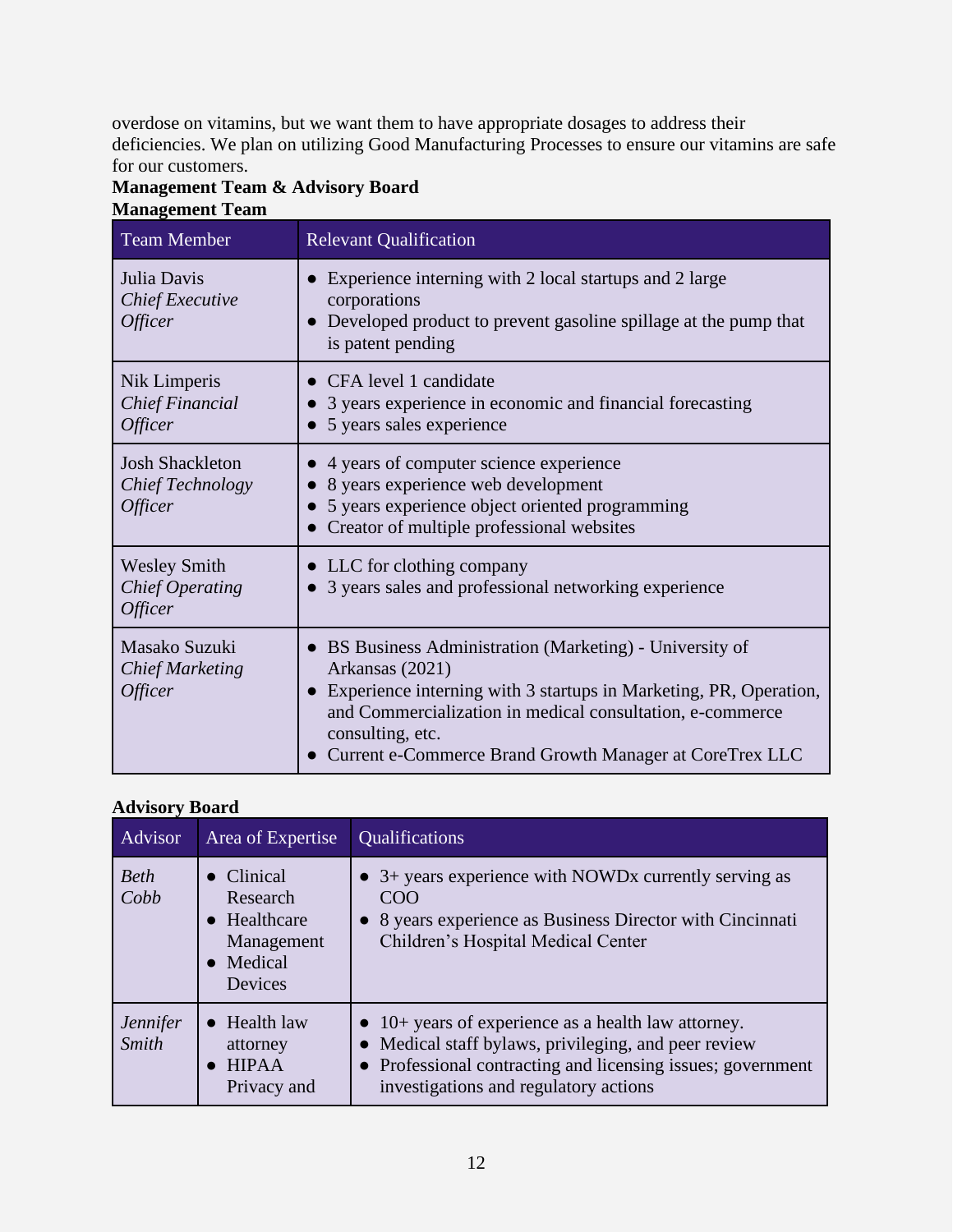|                          | Security                                                                                         | • HIPAA Privacy and Security, and the Affordable Care<br>Act, including the Employer Shared Responsibility<br>Provisions.<br>• Extensive experience advising clients on the Healthcare<br>Quality Improvement Act, Arkansas Peer Review Fairness<br>Act, Patient Safety and Quality Improvement Act, and<br>more.                                                                           |
|--------------------------|--------------------------------------------------------------------------------------------------|---------------------------------------------------------------------------------------------------------------------------------------------------------------------------------------------------------------------------------------------------------------------------------------------------------------------------------------------------------------------------------------------|
| Dr.<br>Lazarte           | • Medical<br>Doctor<br>$\bullet$ Health<br>Entrepreneur                                          | • 6+ years as Founder & Medical Doctor at Basis Health<br>• Medical Doctor at Rural Physicians group                                                                                                                                                                                                                                                                                        |
| Dr.<br>Daya              | $\bullet$ Health<br>Entrepreneur<br>• Sleep Expert<br>• Medical<br>Doctor                        | • Founder and director of AarogyaSeva: Global Health<br><b>Volunteer Alliance</b><br>Assistant Professor of biomedical and computer<br>$\bullet$<br>engineering at Syracuse University College of<br><b>Engineering and Computer Science</b><br>• Founder and vice-president of the Madhyama Prasaran<br>and Scientific Research Foundation                                                 |
| Rinalda<br>Proko         | • Molecular<br><b>Biology</b>                                                                    | • Graduate research assistant at the University of Arkansas<br>3+ years experience as as molecular biologist specialist at<br>$\bullet$<br>the National Reference Virology Laboratory at the<br>Institute of Public Health in Tirana, Albania<br>Serves as a member of the Committee for Postdocs and<br>$\bullet$<br>Students (COMPASS) at the American Society for Cell<br>Biology (ASCB) |
| Andres<br><i>Lazarte</i> | $\bullet$ Venture<br>Capital<br>Investor<br>Entrepreneur                                         | • 6 years as head of strategy at Basis Health<br>8 years of experience in entrepreneurial areas including<br>investor relations, business development, and venture<br>capital.<br>Co-founder and director of business development for<br>Idahome Solar.                                                                                                                                     |
| Randy<br>Allison         | Technology<br>$\bullet$<br>Senior Living<br>Community<br>$\bullet$<br><b>Based</b><br>Healthcare | Nearly three decades in technology and executive sales<br>$\bullet$<br>8 years Owner and Administrator of Interim HealthCare<br>$\bullet$<br>of San Gabriel Valley<br>Home health care and senior living foci<br>$\bullet$                                                                                                                                                                  |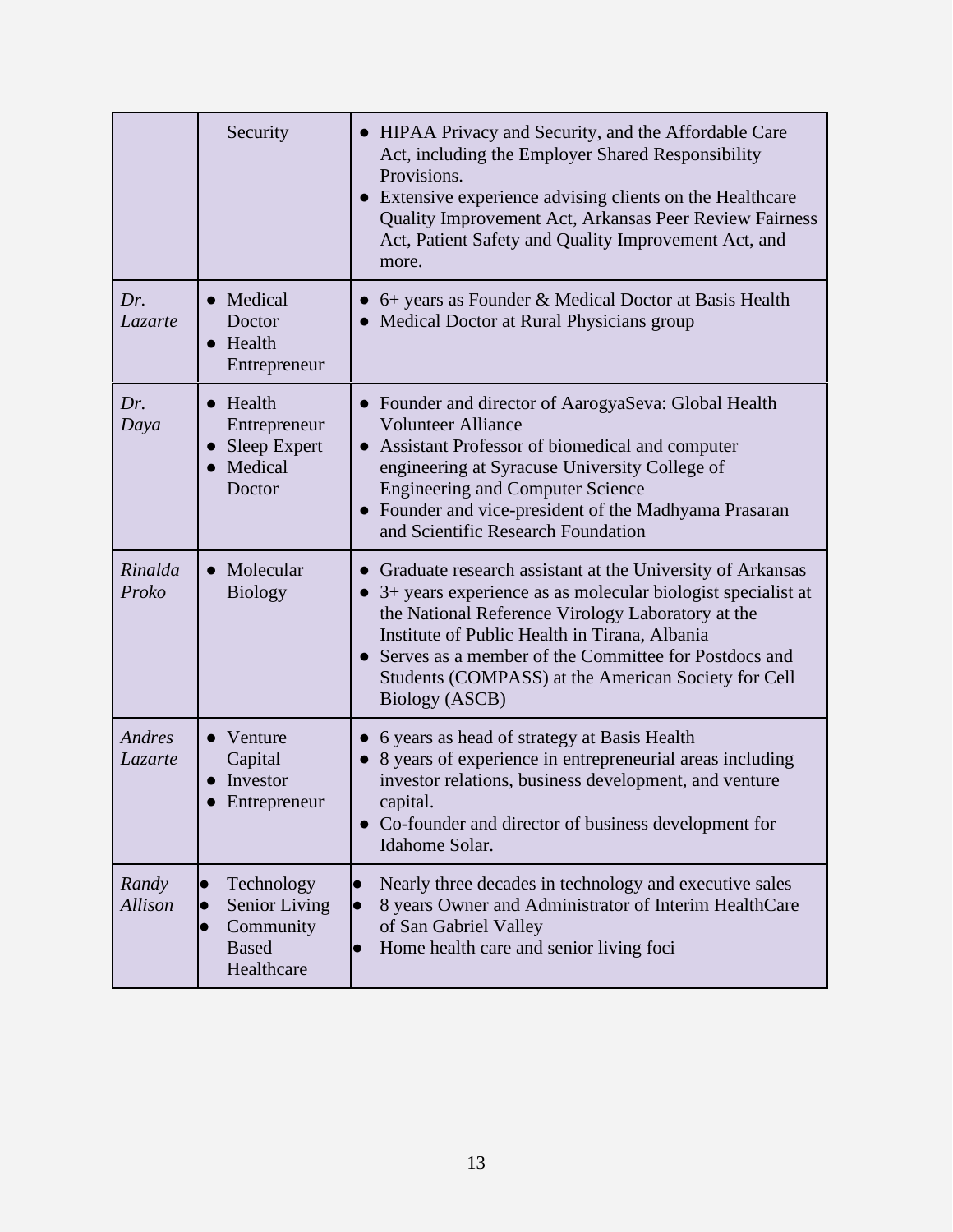#### <span id="page-14-1"></span><span id="page-14-0"></span>**Financials Revenue**

Our revenue will be through the continued subscription of users. With the cost of acquiring the materials and delivering this product (the vitamins within, the box created by a third party, and shipping costs) we expect a total gross margin between 65%, equivalent to \$37 per box. Over time, the costs saved from economies of scale and in-house box production will allow for an increased gross margin of 70%.

We are primarily operating in the United States because 18% of all money spent on sleep solutions globally originate from the United States. With only the US being targeted and from our population and spending analysis, this allows for a \$46 billion total addressable market. Eventually, we plan on expanding into other developed markets such as Europe to access a similar customer base as that of the US, while expansion into underdeveloped markets such as India provide opportunities to establish ourselves as a name-brand of a rapidly growing middle class.

# <span id="page-14-2"></span>**Exit Strategy**

We plan for an acquisition in the years past 2024, with the desired acquisition price of \$44.3 million at the beginning of 2026. This model is based on EV/Revenue ratios of other subscription boxes (ex. Barkbox has an EV / Rev ratio of 2.22) and sleep-focused businesses (Eight Sleep holds a ratio of 3).

The potential acquisition offers come from Otsuka Pharmaceuticals, a Japan-based company whose holding company owns Pharmavite, the producer of Nature Made vitamins in the United States. Nestle has also been considered a potential buyer, having previously acquired the natural vitamin producer Garden of Life in 2017. Both companies post annual net incomes of hundreds of millions of dollars and billions in sales, meaning that these companies would have no issue in acquiring Insomnovation at our estimated value. As Garden of Life is already sold through Whole Foods and lacks specific vitamins dedicated to sleep, this fits two niches that we provide. Pharmavite also utilizes vitamin selling through Nature Made, though lacks the additional quality and standardization of vitamin quantities that we can provide. **Financial Notes**

- <span id="page-14-3"></span>1. Sales plan to start in July of 2022, with each month afterward showing a doubling in quantity at the most optimistic levels. Growth at this level would slow into 2023, but a goal of 0.01% of our potential market at the conclusion of the year. This growth would continue to slow into 2024, with a hopeful acquisition of 0.08% of our target market being acquired.
- 2. Sales for lower growth levels have also been calculated, with levels accounting for 50% growth and 25% growth in the initial months of sale in 2022. Financial statements below are based off of the 50% growth model. The rate that these provide is also carried over into the 2023 and 2024 operating years following a trend of slowing sales as seen in the optimistic growth model. These lower sales would mean a higher initial stability for the business but would slow research and expansion significantly, especially in the long run. Potential downsides here would be a need to adjust salary dates for executives and to avoid acquiring assemblers and bookkeepers. In this situation, most activity and resources would be dedicated to research rather than sales.
- 3. Cost of goods sold including labor, material, and overhead is expected to be 35% of revenue for each box in the first year of sales in 2023, or approximately \$18 per box. With the eventual increase in scale, we can reduce the costs of these boxes by \$2 per unit through continued purchase plans in 2024, providing a COGS of 30% of sales in the second year of sales.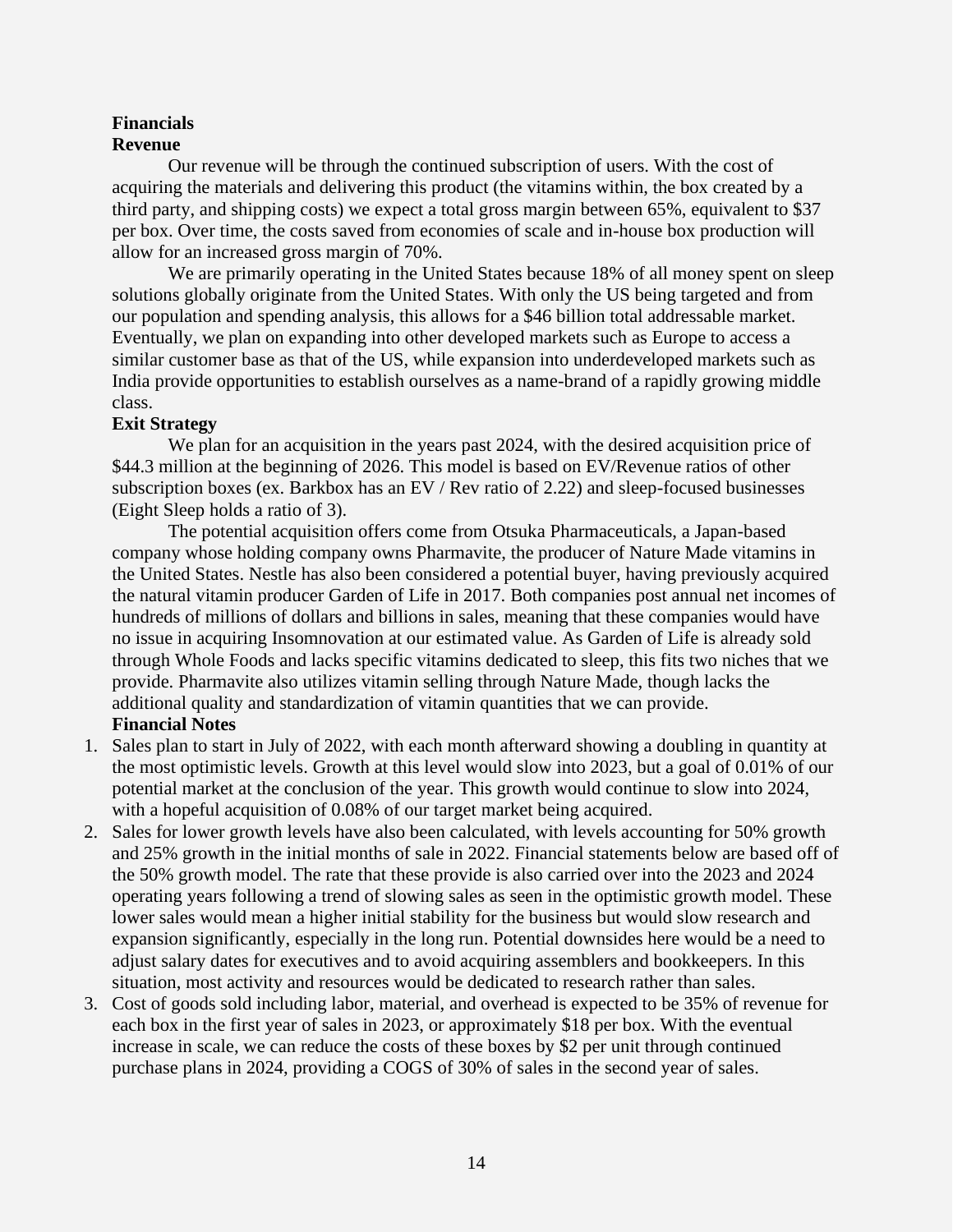- 4. Research and development allocation will be restricted by revenue at first, but it will increase largely due to SBIR Phase I grants. We also expect to allocate 40% of our revenues to the development of our blood test as well. Research costs may be reduced with patent collaboration with the University of Arkansas.
- 5. Marketing is expected to take approximately 13% of revenue for the first five years of business. 2023 will see a marked increase to 25% of revenue to greatly expand our marketing for the subscription box. Subsequent years will see a return to the baseline of 13% unless otherwise persuaded by changes in revenues.
- 6. Insurance costs are expected to be \$53 monthly, or approximately \$636 annually for 2022 and 2023. We expect to increase this to \$2,250 annually in 2024.
- 7. Patent and legal services are expected to be \$28,000 in 2023, with further costs of \$42,000 being incurred in 2024.
- 8. Salaries for team members will begin in 2023, with the CMO and COO earning \$26,000 for their yearly work. The CFO and CEO will begin receiving salaries in 2024, and a bookkeeper and assembler will be acquired to keep up with product sales and demand respectively. 2025 will see an increase to assemblers as necessary, though automated alternatives will be evaluated at this time. This trend will continue into 2026, where necessity of labor over capital assemblers will again be considered, and whereupon a second bookkeeper will be acquired. Salaries will grow at a rate of 5% per year.

|                    | Insomnovation<br>Payroll Schedule                                              |               |  |                |   |                |    |              |  |  |  |  |  |  |  |
|--------------------|--------------------------------------------------------------------------------|---------------|--|----------------|---|----------------|----|--------------|--|--|--|--|--|--|--|
|                    | 2023 - 2026                                                                    |               |  |                |   |                |    |              |  |  |  |  |  |  |  |
|                    | <b>Employees</b><br>2023 Employees<br>2024 Employees<br>2025 Employees<br>2026 |               |  |                |   |                |    |              |  |  |  |  |  |  |  |
| CEO                | 1                                                                              |               |  | \$31,200.00    | 1 | \$32,760.00    | 1  | \$75,000.00  |  |  |  |  |  |  |  |
| <b>CFO</b>         |                                                                                |               |  | \$31,200.00    |   | \$32,760.00    | 1  | \$75,000.00  |  |  |  |  |  |  |  |
| <b>COO</b>         |                                                                                | 1 \$26,000,00 |  | \$31,200,00    |   | \$32,760.00    | 1  | \$75,000.00  |  |  |  |  |  |  |  |
| <b>CTO</b>         |                                                                                |               |  | \$31,200.00    |   | \$32,760.00    | 1  | \$75,000.00  |  |  |  |  |  |  |  |
| <b>CMO</b>         |                                                                                | 1 \$26,000.00 |  | \$31,200.00    |   | \$32,760.00    | 1  | \$75,000.00  |  |  |  |  |  |  |  |
| <b>Assemblers</b>  |                                                                                |               |  | \$31,200.00    | 3 | \$98,280.00    | 9  | \$309,582.00 |  |  |  |  |  |  |  |
| <b>Bookkeepers</b> |                                                                                | ۰             |  | \$45,000.00    |   | \$47,250.00    | 2  | \$99,225.00  |  |  |  |  |  |  |  |
| <b>Total</b>       |                                                                                | 5 \$52,000.00 |  | 7 \$232,200.00 |   | 9 \$309,330.00 | 16 | \$783,807.00 |  |  |  |  |  |  |  |

- 9. Payroll taxes will take up an additional 7.65% of salaries as is required by the Federal Insurance Contributions Act (FICA).
- 10. Corporate income taxes are expected to be standard with US operations. C-Corp income is taxed at a federal rate of 21% with a state rate of 6.5%, for an estimated total of 27.5%.
- 11. Accounts receivable are expected to be 5% of total sales. We estimate that 65% of these will be receivable within 30 days, 25% will be receivable within 60 days, and the final 10% of receivables being acquired within 90 days.
- 12. Inventory will be first acquired 3 months prior to our anticipated sales. We anticipate the first set of sales to occur in July from the families of the executives and the executives themselves.
- 13. Long-term assets are not planned on being acquired within the first three years of sales. The company will remain relatively disjointed for 2022 and 2023 to help reduce costs associated with acquisition. We will be evaluating asset acquisition pertaining to box assembly within 2024, when we expect it would be worthwhile to reduce the cost of labor for assemblers.
- 14. Grant funding is assumed to be gained from successful NSF SBIR Phase I of \$250,000 in 2023. Further funding of \$400,000 will be acquired from NSF SBIR Phase II in the first year of 2024. An initial quantity of \$5,000 of personal capital investment from team members is expected in July to ensure short-term sustainability. Greater, unexpected quantities of cash inflows will be dedicated towards research spending.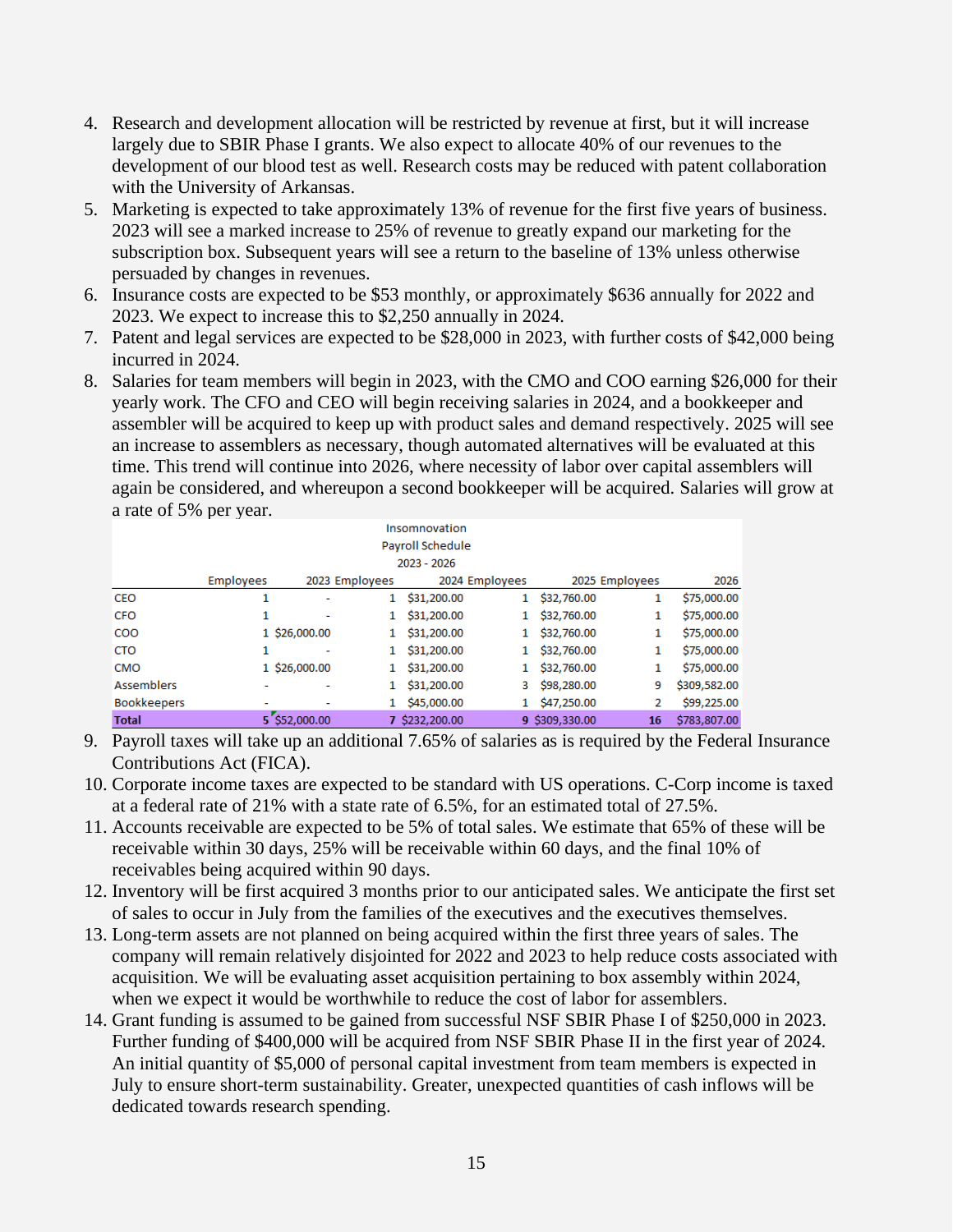# **Financial Statements**

Income Statement

| Insomnovation<br><b>Income Statement</b> |                        |           |           |           |             |   |           |          |                   |            |            |                     |             |                |                |
|------------------------------------------|------------------------|-----------|-----------|-----------|-------------|---|-----------|----------|-------------------|------------|------------|---------------------|-------------|----------------|----------------|
|                                          | January 1, 2022 - 2024 |           |           |           |             |   |           |          |                   |            |            |                     |             |                |                |
|                                          | 2022                   |           |           |           |             |   |           |          |                   |            |            |                     |             |                |                |
|                                          | January                | February  | March     | April     | May<br>June |   | July      | August   | September October |            | November   | December Year Total |             | 2023           | 2024           |
| <b>Revenues</b>                          |                        |           |           |           |             |   |           |          |                   |            |            |                     |             |                |                |
| <b>Sales Revenues</b>                    |                        |           |           |           |             |   | \$275.00  | \$412.50 | \$618.75          | \$928.13   | \$1,392.19 | \$2,088.28          | \$5,714.84  | \$182,330.95   | \$572,232.63   |
| <b>Grant Revenue</b>                     |                        |           |           |           |             |   |           |          |                   |            |            |                     |             | \$250,000.00   | \$400,000.00   |
| <b>Cost of Goods Sold</b>                |                        |           |           |           |             |   | \$96.25   | \$144.38 | \$216.56          | \$324.84   | S487.27    | \$730.90            | \$2,000.20  | \$63,815.83    | \$185,975.60   |
|                                          |                        |           |           |           |             |   |           |          |                   |            |            |                     |             |                |                |
| <b>Gross Profit</b>                      |                        |           |           |           |             | ٠ | \$178.75  | \$268.13 | \$402.19          | \$603.28   | \$904.92   | \$1,357.38          | \$3,714.65  | \$368,515.12   | \$786,257.02   |
|                                          |                        |           |           |           |             |   |           |          |                   |            |            |                     |             |                |                |
| <b>Marketing</b>                         | \$150.00               | \$300.00  | \$300.00  | \$300.00  | ۰           | ÷ | \$300.00  | \$300.00 | \$300.00          | \$300.00   | \$180.98   | \$271.48            | \$2,702.46  | \$45,582.74    | \$74,390.24    |
| <b>Research and Development</b>          |                        |           |           |           |             |   |           |          |                   | ٠          |            |                     |             | \$72,932.38    | \$68,667.92    |
| Insurance                                |                        |           |           |           |             | ۰ | \$53.00   | \$53.00  | \$53.00           | \$53.00    | \$53.00    | \$53.00             | \$318.00    | \$636.00       | \$2,250.00     |
| <b>Patent and Legal Services</b>         |                        |           |           |           |             |   |           |          |                   |            |            |                     |             | \$28,000.00    | \$42,000.00    |
| <b>Payroll Expenses</b>                  |                        |           |           |           |             |   |           |          |                   |            |            |                     |             | \$52,000.00    | \$232,200.00   |
| <b>Payroll Taxes</b>                     |                        |           |           |           |             |   |           |          |                   |            |            |                     |             | \$3,978.00     | \$17,763.30    |
| EBIT                                     | (5150.00)              | (5300.00) | (5300.00) | (5300.00) |             |   | (5174.25) | (584.88) | \$49.19           | \$250.28   | \$670.94   | \$1,032.91          | \$694.19    | \$165,386.00   | \$348,985.57   |
| <b>Tax Expense</b>                       |                        |           |           |           |             |   |           |          |                   |            |            |                     | ۰           | \$45,481.15    | \$95,971.03    |
| <b>Net Income (Loss)</b>                 | (5150.00)              | (5300.00) | (5300.00) | (5300.00) | ٠           | ٠ | (5174.25) | (584.88) | \$49.19           | \$250.28   | \$670.94   | \$1,032.91          | \$694.19    | \$119,904.85   | \$253,014.54   |
|                                          |                        |           |           |           |             |   |           |          |                   |            |            |                     |             |                |                |
| Sales at 100% growth                     |                        |           |           |           |             | ÷ | \$275.00  | \$550.00 | \$1,100.00        | \$2,200.00 | \$4,400.00 | \$8,800.00          | \$17,325.00 | \$1,107,150.00 | \$8,857,200.00 |
| Sales at 50% growth                      |                        |           |           |           |             | ۰ | \$275.00  | \$412.50 | \$618.75          | \$928.13   | \$1,392.19 | \$2,088.28          | \$5,714.84  | \$182,330.95   | \$572,232.63   |
| Sales at 25% growth                      |                        |           |           |           |             |   | \$275.00  | \$343.75 | \$429.69          | \$537.11   | \$671.39   | \$839.23            | \$3,096.17  | \$20,694.95    | \$85,053.96    |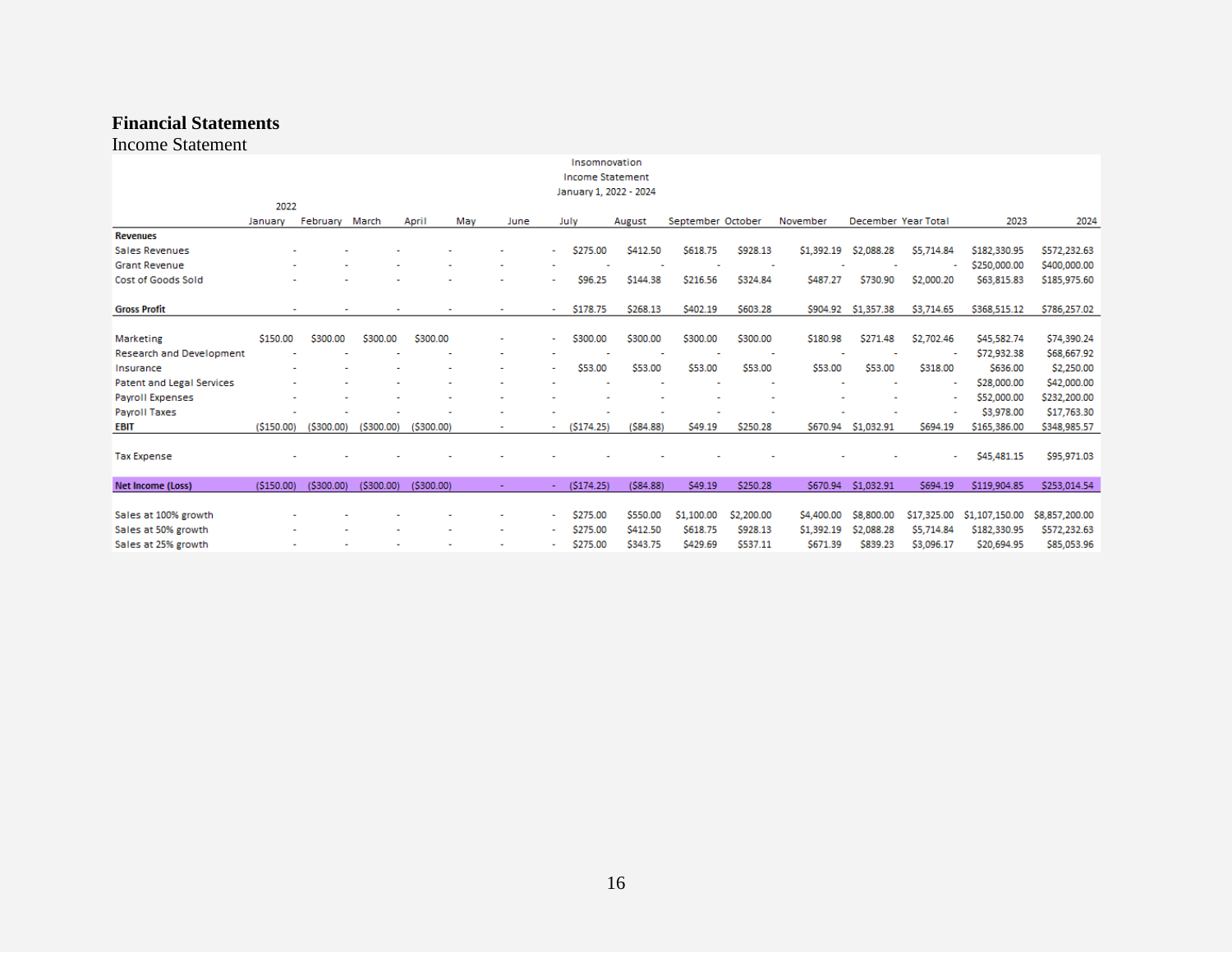# Balance Sheet

| Insomnovation                       |            |                                  |                       |            |            |            |            |                        |                                |                     |                       |                       |              |                        |                  |                                            |
|-------------------------------------|------------|----------------------------------|-----------------------|------------|------------|------------|------------|------------------------|--------------------------------|---------------------|-----------------------|-----------------------|--------------|------------------------|------------------|--------------------------------------------|
|                                     |            |                                  |                       |            |            |            |            | <b>Balance Sheet</b>   |                                |                     |                       |                       |              |                        |                  |                                            |
|                                     |            |                                  |                       |            |            |            |            | January 1, 2022 - 2024 |                                |                     |                       |                       |              |                        |                  |                                            |
|                                     | 2022       |                                  |                       |            |            |            |            |                        |                                |                     |                       |                       |              |                        |                  |                                            |
|                                     | January    | February                         | March                 | April      | May        |            | June       | July                   | August                         | September October   |                       | November              |              | December / Year End    | 2023             | 2024                                       |
| <b>Current Assets</b>               |            |                                  |                       |            |            |            |            |                        |                                |                     |                       |                       |              |                        |                  |                                            |
|                                     |            |                                  |                       |            |            |            |            |                        |                                |                     |                       |                       |              |                        |                  |                                            |
| Cash                                |            | \$1,850.00 \$1,550.00            | \$1,250.00            |            | \$853.75   | \$5,805.63 | \$5,733.44 | \$5,437.16             | \$5,164.42                     | \$4,928.76          | \$4,567.49            | \$4,183.21            |              |                        |                  | \$999,443.23                               |
| Inventory                           |            |                                  |                       |            | \$96.25    | \$144.38   | \$216.56   | \$324.84<br>\$13.75    | \$487.27<br>\$25.44            | \$730.90<br>\$41.22 | \$1,279.07<br>\$63.38 | \$2,238.38<br>\$95.91 |              | \$3,917.16<br>\$144.32 | \$45,582.74      | \$143,058.16                               |
| Accts. Rec.                         |            |                                  |                       |            | \$950.00   | \$5,950.00 | \$5,950.00 | \$5,748.25             | \$5,626.25                     | \$5,618.44          | \$5,783.19            | \$6,325.68            |              | \$7,165.85             | \$9,116.55       | \$28,611.63<br>\$508,981.93 \$1,171,113.01 |
| <b>Total Assets</b>                 |            | \$1,850.00 \$1,550.00 \$1,250.00 |                       |            |            |            |            |                        |                                |                     |                       |                       |              |                        |                  |                                            |
| <b>Liabilities</b>                  |            |                                  |                       |            |            |            |            |                        |                                |                     |                       |                       |              |                        |                  |                                            |
| <b>Accounts Payable</b>             |            |                                  |                       |            |            |            |            |                        |                                |                     |                       |                       |              |                        |                  |                                            |
| <b>Total Liabilities</b>            |            |                                  |                       |            |            |            |            |                        |                                |                     |                       |                       |              |                        |                  |                                            |
|                                     |            |                                  |                       |            |            |            |            |                        |                                |                     |                       |                       |              |                        |                  |                                            |
| <b>Equity</b>                       |            |                                  |                       |            |            |            |            |                        |                                |                     |                       |                       |              |                        |                  |                                            |
| Investment                          |            |                                  |                       |            |            |            |            |                        |                                |                     |                       |                       |              |                        | $-$ \$150,000.00 | \$150,000.00                               |
| <b>Retained Earnings</b>            |            | \$2,000.00 \$1,550.00 \$1,250.00 |                       |            | \$950.00   | \$5,950.00 | \$5,950.00 | \$5,748.25             | \$5,626.25                     | \$5,618.44          | \$5,783.19            | \$6,325.68            |              | \$7,165.85             | \$358,981.93     | \$1,021,113.01                             |
| <b>Total Equity</b>                 |            | \$2,000.00 \$1,550.00 \$1,250.00 |                       |            | \$950.00   | \$5,950.00 | \$5,950.00 | \$5,748.25             | \$5,626.25                     | \$5,618.44          | \$5,783.19            | \$6,325.68            |              | \$7,165.85             |                  | \$508,981.93 \$1,171,113.01                |
| <b>Statement of Cash Flows</b>      |            |                                  |                       |            |            |            |            |                        |                                |                     |                       |                       |              |                        |                  |                                            |
|                                     |            |                                  |                       |            |            |            |            | Insomnovation          |                                |                     |                       |                       |              |                        |                  |                                            |
|                                     |            |                                  |                       |            |            |            |            |                        | <b>Statement of Cash Flows</b> |                     |                       |                       |              |                        |                  |                                            |
|                                     |            |                                  |                       |            |            |            |            | January 1, 2022 - 2024 |                                |                     |                       |                       |              |                        |                  |                                            |
|                                     |            | 2022                             |                       |            |            |            |            |                        |                                |                     |                       |                       |              |                        |                  |                                            |
|                                     | January    |                                  | February March        | April      |            | May        | June       | July                   | August                         | September October   |                       | November              | December     | Year Total             | 2023             | 2024                                       |
| <b>CF from Operations</b>           |            |                                  |                       |            |            |            |            |                        |                                |                     |                       |                       |              |                        |                  |                                            |
| Net Income                          |            | (5150.00)                        | $($ \$300.00)         | (5300.00)  | (5300.00)  | \$0.00     | \$0.00     | (5174.25)              | (584.88)                       | \$49.19             | \$250.28              | \$670.94              | \$1,032.91   | \$694.19               | \$119,904.85     | \$253,014.54                               |
| Change in Accts. Rec.               |            |                                  |                       |            |            |            |            | (513.75)               | (525.44)                       | (541.22)            | (563.38)              | (595.91)              | (5144.32)    | (5384.01)              | (59, 116.55)     | (528, 611.63)                              |
| Change in Inventory                 |            |                                  |                       |            | (596.25)   | (548.13)   | (572.19)   | (5108.28)              | (5162.42)                      | (5243.63)           | (5548.17)             | (5959.30)             | (51, 678.78) | (53,917.16)            | (541, 665.58)    | (597, 475.42)                              |
| <b>Net CF from Operations</b>       |            | ( \$150.00)                      | $($ \$300.00)         | $-300$     | (\$396.25) | (548.13)   | (572.19)   | (5296.28)              | (5272.73)                      | ( \$235.66)         | (\$361.27)            | (5384.28)             | (5790.20)    | ( \$3,606.98)          | \$69,122.72      | \$126,927.49                               |
|                                     |            |                                  |                       |            |            |            |            |                        |                                |                     |                       |                       |              |                        |                  |                                            |
| <b>CF</b> from Investing            |            |                                  |                       |            |            |            |            |                        |                                |                     |                       |                       |              |                        |                  |                                            |
| <b>CF from Financing Activities</b> |            |                                  |                       |            |            |            |            |                        |                                |                     |                       |                       |              |                        |                  |                                            |
| <b>Grant Funding</b>                |            |                                  |                       |            |            |            |            |                        |                                |                     |                       |                       |              |                        | $-$ \$250,000.00 | \$400,000.00                               |
| Capital Investments                 |            |                                  |                       |            |            | \$5,000.00 |            |                        |                                |                     |                       |                       |              |                        | \$150,000.00     |                                            |
| <b>Net CF Financing</b>             |            |                                  |                       |            | ٠          | \$5,000.00 |            |                        |                                |                     |                       |                       |              | \$5,000.00             | \$400,000.00     | \$400,000.00                               |
|                                     |            |                                  |                       |            |            |            |            |                        |                                |                     |                       |                       |              |                        |                  |                                            |
| Change in CF                        |            | (5150.00)                        | (5300.00)             | (5300.00)  | (5396.25)  | \$4,951.88 | (572.19)   | (5296.28)              | (5272.73)                      | (5235.66)           | (5361.27)             | (5384.28)             | (5790.20)    | \$1,393.02             | \$469,122.72     | \$526,927.49                               |
| <b>Beginning Balance</b>            | \$2,000.00 |                                  | \$1,850.00 \$1,550.00 |            | \$1,250.00 | \$853.75   | \$5,805.63 | \$5,733.44             | \$5,437.16                     | \$5,164.42          | \$4,928.76            | \$4,567.49            | \$4,183.21   | \$2,000.00             | \$3,393.02       | \$472,515.74                               |
| <b>Ending Balance</b>               | \$1,850.00 | \$1,550.00                       |                       | \$1,250.00 | \$853.75   | \$5,805.63 | \$5,733.44 | \$5,437.16             | \$5,164.42                     | S4,928.76           | \$4,567.49            | \$4,183.21            | \$3,393.02   | \$3,393.02             | \$472,515.74     | \$999,443.23                               |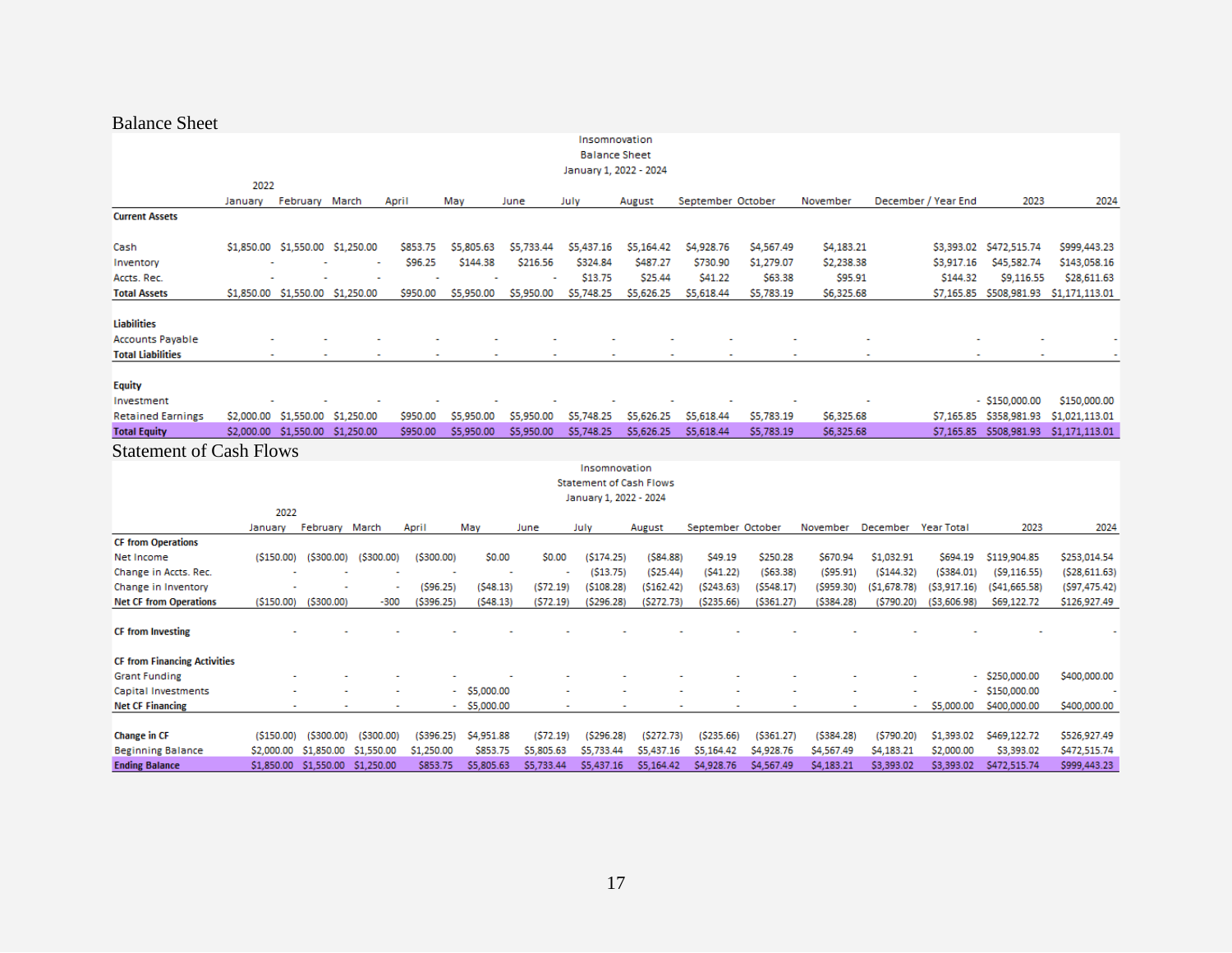# <span id="page-18-0"></span>**References**

- 1. [https://synapse.koreamed.org/articles/1051143](https://nam11.safelinks.protection.outlook.com/?url=https%3A%2F%2Fsynapse.koreamed.org%2Farticles%2F1051143&data=04%7C01%7CJDavis%40walton.uark.edu%7Caa91994afc51441d087208d9d20dc8c7%7C79c742c4e61c4fa5be89a3cb566a80d1%7C0%7C0%7C637771778904135159%7CUnknown%7CTWFpbGZsb3d8eyJWIjoiMC4wLjAwMDAiLCJQIjoiV2luMzIiLCJBTiI6Ik1haWwiLCJXVCI6Mn0%3D%7C3000&sdata=Dh0MlEAQSDr9CmbKJzxPMZbz9IoN9KYbVOsBMhiAD5E%3D&reserved=0) - Comparison of Nutrient Intake by Sleep Status in Selected Adults in Mysore, India
- 2. [https://journals.plos.org/plosone/article?id=10.1371/journal.pone.0180901](https://nam11.safelinks.protection.outlook.com/?url=https%3A%2F%2Fjournals.plos.org%2Fplosone%2Farticle%3Fid%3D10.1371%2Fjournal.pone.0180901&data=04%7C01%7CJDavis%40walton.uark.edu%7Caa91994afc51441d087208d9d20dc8c7%7C79c742c4e61c4fa5be89a3cb566a80d1%7C0%7C0%7C637771778904135159%7CUnknown%7CTWFpbGZsb3d8eyJWIjoiMC4wLjAwMDAiLCJQIjoiV2luMzIiLCJBTiI6Ik1haWwiLCJXVCI6Mn0%3D%7C3000&sdata=aUMMdyQKFoRVLLScrIpb76xMtzM6UEyR6Nil1ZqTXKU%3D&reserved=0) Obstructive Sleep Apnea and Objective Short Sleep Duration and Independently Associated with Risk of Serum Vitamin D Deficiency
- 3. [https://www.sciencedirect.com/science/article/pii/S0166432811006863?casa\\_token=1LN](https://nam11.safelinks.protection.outlook.com/?url=https%3A%2F%2Fwww.sciencedirect.com%2Fscience%2Farticle%2Fpii%2FS0166432811006863%3Fcasa_token%3D1LN_1LM-VyMAAAAA%3AAWk8-fke_znmozvLjIdVCnypSsWcOwSuq9Eakq0HRdHUxRVw9w5wkS5xxsmTkzESdrgv1IfN&data=04%7C01%7CJDavis%40walton.uark.edu%7Caa91994afc51441d087208d9d20dc8c7%7C79c742c4e61c4fa5be89a3cb566a80d1%7C0%7C0%7C637771778904135159%7CUnknown%7CTWFpbGZsb3d8eyJWIjoiMC4wLjAwMDAiLCJQIjoiV2luMzIiLCJBTiI6Ik1haWwiLCJXVCI6Mn0%3D%7C3000&sdata=sJ4ljcMv7oFMLoFowEeAX8rxsxODrOP%2Bk5%2FrrNSTVjw%3D&reserved=0) [\\_1LM-VyMAAAAA:AWk8](https://nam11.safelinks.protection.outlook.com/?url=https%3A%2F%2Fwww.sciencedirect.com%2Fscience%2Farticle%2Fpii%2FS0166432811006863%3Fcasa_token%3D1LN_1LM-VyMAAAAA%3AAWk8-fke_znmozvLjIdVCnypSsWcOwSuq9Eakq0HRdHUxRVw9w5wkS5xxsmTkzESdrgv1IfN&data=04%7C01%7CJDavis%40walton.uark.edu%7Caa91994afc51441d087208d9d20dc8c7%7C79c742c4e61c4fa5be89a3cb566a80d1%7C0%7C0%7C637771778904135159%7CUnknown%7CTWFpbGZsb3d8eyJWIjoiMC4wLjAwMDAiLCJQIjoiV2luMzIiLCJBTiI6Ik1haWwiLCJXVCI6Mn0%3D%7C3000&sdata=sJ4ljcMv7oFMLoFowEeAX8rxsxODrOP%2Bk5%2FrrNSTVjw%3D&reserved=0) [fke\\_znmozvLjIdVCnypSsWcOwSuq9Eakq0HRdHUxRVw9w5wkS5xxsmTkzESdrgv1If](https://nam11.safelinks.protection.outlook.com/?url=https%3A%2F%2Fwww.sciencedirect.com%2Fscience%2Farticle%2Fpii%2FS0166432811006863%3Fcasa_token%3D1LN_1LM-VyMAAAAA%3AAWk8-fke_znmozvLjIdVCnypSsWcOwSuq9Eakq0HRdHUxRVw9w5wkS5xxsmTkzESdrgv1IfN&data=04%7C01%7CJDavis%40walton.uark.edu%7Caa91994afc51441d087208d9d20dc8c7%7C79c742c4e61c4fa5be89a3cb566a80d1%7C0%7C0%7C637771778904135159%7CUnknown%7CTWFpbGZsb3d8eyJWIjoiMC4wLjAwMDAiLCJQIjoiV2luMzIiLCJBTiI6Ik1haWwiLCJXVCI6Mn0%3D%7C3000&sdata=sJ4ljcMv7oFMLoFowEeAX8rxsxODrOP%2Bk5%2FrrNSTVjw%3D&reserved=0) [N](https://nam11.safelinks.protection.outlook.com/?url=https%3A%2F%2Fwww.sciencedirect.com%2Fscience%2Farticle%2Fpii%2FS0166432811006863%3Fcasa_token%3D1LN_1LM-VyMAAAAA%3AAWk8-fke_znmozvLjIdVCnypSsWcOwSuq9Eakq0HRdHUxRVw9w5wkS5xxsmTkzESdrgv1IfN&data=04%7C01%7CJDavis%40walton.uark.edu%7Caa91994afc51441d087208d9d20dc8c7%7C79c742c4e61c4fa5be89a3cb566a80d1%7C0%7C0%7C637771778904135159%7CUnknown%7CTWFpbGZsb3d8eyJWIjoiMC4wLjAwMDAiLCJQIjoiV2luMzIiLCJBTiI6Ik1haWwiLCJXVCI6Mn0%3D%7C3000&sdata=sJ4ljcMv7oFMLoFowEeAX8rxsxODrOP%2Bk5%2FrrNSTVjw%3D&reserved=0) – The Neuroprotective Effect of Vitamin E on Chronic Sleep Deprivation-Induced Memory Impairment: The Role of Oxidative Stress
- 4. [https://www.sciencedirect.com/science/article/pii/B9780124201682000314-](https://nam11.safelinks.protection.outlook.com/?url=https%3A%2F%2Fwww.sciencedirect.com%2Fscience%2Farticle%2Fpii%2FB9780124201682000314&data=04%7C01%7CJDavis%40walton.uark.edu%7Caa91994afc51441d087208d9d20dc8c7%7C79c742c4e61c4fa5be89a3cb566a80d1%7C0%7C0%7C637771778904135159%7CUnknown%7CTWFpbGZsb3d8eyJWIjoiMC4wLjAwMDAiLCJQIjoiV2luMzIiLCJBTiI6Ik1haWwiLCJXVCI6Mn0%3D%7C3000&sdata=ESGZJy6WK6y3MVom7p7naHbavrdTPznq%2B8WrDUUnIEs%3D&reserved=0) Relation Between Magnesium Deficiency and Sleep Disorders and Associated Pathological Changes
- 5. [https://tahomaclinic.com/Private/Articles4/Insomnia/Shell%202010%20-](https://nam11.safelinks.protection.outlook.com/?url=https%3A%2F%2Ftahomaclinic.com%2FPrivate%2FArticles4%2FInsomnia%2FShell%25202010%2520-%2520amino%2520acid%2520preparation%2520on%2520timing%2520and%2520quality%2520of%2520sleep.pdf&data=04%7C01%7CJDavis%40walton.uark.edu%7Caa91994afc51441d087208d9d20dc8c7%7C79c742c4e61c4fa5be89a3cb566a80d1%7C0%7C0%7C637771778904135159%7CUnknown%7CTWFpbGZsb3d8eyJWIjoiMC4wLjAwMDAiLCJQIjoiV2luMzIiLCJBTiI6Ik1haWwiLCJXVCI6Mn0%3D%7C3000&sdata=BbxEtoppVQ6HsOxc6Wv48cDGDoMKkE9pzUHLaBc7tZU%3D&reserved=0) [%20amino%20acid%20preparation%20on%20timing%20and%20quality%20of%20sleep](https://nam11.safelinks.protection.outlook.com/?url=https%3A%2F%2Ftahomaclinic.com%2FPrivate%2FArticles4%2FInsomnia%2FShell%25202010%2520-%2520amino%2520acid%2520preparation%2520on%2520timing%2520and%2520quality%2520of%2520sleep.pdf&data=04%7C01%7CJDavis%40walton.uark.edu%7Caa91994afc51441d087208d9d20dc8c7%7C79c742c4e61c4fa5be89a3cb566a80d1%7C0%7C0%7C637771778904135159%7CUnknown%7CTWFpbGZsb3d8eyJWIjoiMC4wLjAwMDAiLCJQIjoiV2luMzIiLCJBTiI6Ik1haWwiLCJXVCI6Mn0%3D%7C3000&sdata=BbxEtoppVQ6HsOxc6Wv48cDGDoMKkE9pzUHLaBc7tZU%3D&reserved=0) [.pdf](https://nam11.safelinks.protection.outlook.com/?url=https%3A%2F%2Ftahomaclinic.com%2FPrivate%2FArticles4%2FInsomnia%2FShell%25202010%2520-%2520amino%2520acid%2520preparation%2520on%2520timing%2520and%2520quality%2520of%2520sleep.pdf&data=04%7C01%7CJDavis%40walton.uark.edu%7Caa91994afc51441d087208d9d20dc8c7%7C79c742c4e61c4fa5be89a3cb566a80d1%7C0%7C0%7C637771778904135159%7CUnknown%7CTWFpbGZsb3d8eyJWIjoiMC4wLjAwMDAiLCJQIjoiV2luMzIiLCJBTiI6Ik1haWwiLCJXVCI6Mn0%3D%7C3000&sdata=BbxEtoppVQ6HsOxc6Wv48cDGDoMKkE9pzUHLaBc7tZU%3D&reserved=0) – A Randomized, Placebo-Controlled Trial of an Amino Acid Preparation on Timing and Quality of Sleep
- 6. https://pubmed.ncbi.nlm.nih.gov/29665762/ Effects of Vitamin B6 (Pyridoxine) and a B Complex Preparation on Dreaming and Sleep
- 7. <https://www.ncbi.nlm.nih.gov/pmc/articles/PMC5353813/> Prevalence of chronic insomnia in adult patients and its correlation with medical comorbidities
- 8. <https://www.ncbi.nlm.nih.gov/pmc/articles/PMC6213953/> The Association between Vitamin D Deficiency and Sleep Disorders: A Systematic Review and Meta-Analysis
- 9. <https://n.neurology.org/content/disturbed-sleep-trigger-vitamin-d-deficiency> Disturbed sleep: the trigger for vitamin D deficiency?
- 10. https://www.ncbi.nlm.nih.gov/pmc/articles/PMC7767325/ The Role of Vitamin C in Two Distinct Physiological States: Physical Activity and Sleep
- 11. https://www.cdc.gov/sleep/about\_us.html
- 12. https://jamanetwork.com/journals/jama/fullarticle/2788539?guestAccessKey=c85385a8- 83d2-4319-b33b-

21acf8daad72&utm\_source=For\_The\_Media&utm\_medium=referral&utm\_campaign=ft m\_links&utm\_content=tfl&utm\_term=020122 - Trends in Use of Melatonin Supplements Among US Adults, 1999-2018

- 13. PitchBook Research: Sleep tech market
- 14. https://www.everlywell.com
- 15. https://www.ncbi.nlm.nih.gov/pmc/articles/PMC1978319/ Insomnia: Definition, Prevalence, Etiology, and Consequences
- 16. https://jamanetwork.com/journals/jamainternalmedicine/fullarticle/2687525 Assessment of Patterns of Potentially Unsafe Use of Zolpidem
- 17. https://pubmed.ncbi.nlm.nih.gov/26414986/ Clinical Practice Guideline for the Treatment of Intrinsic Circadian Rhythm Sleep-Wake Disorders: Advanced Sleep-Wake Phase Disorder (ASWPD), Delayed Sleep-Wake Phase Disorder (DSWPD), Non-24- Hour Sleep-Wake Rhythm Disorder (N24SWD), and Irregular Sleep-Wake Rhythm Disorder (ISWRD). An Update for 2015: An American Academy of Sleep Medicine Clinical Practice Guideline